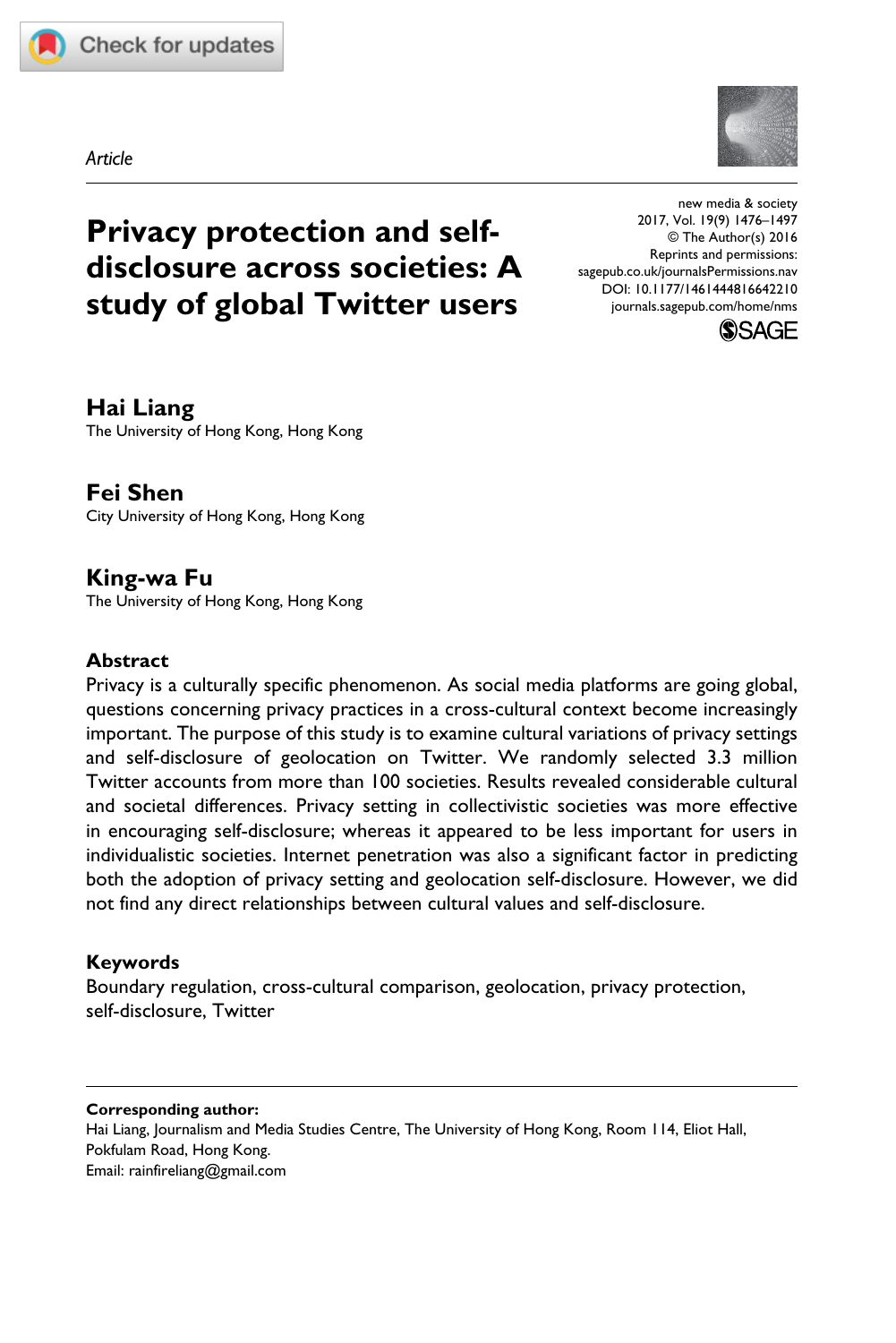With the diffusion of Internet technologies, online privacy becomes an eminent issue that faces all Internet users. Unintentional personal information leakage could lead to a series of negative consequences such as credit damage, unsolicited emails or phone calls, or even financial loss. Many social media users have expressed serious concerns about the leakage of personal information online (Young and Quan-Haase, 2013). However, only 30% of all US adults have taken simple steps to protect their privacy online, such as changing their privacy settings on social media (Rainie and Madden, 2015). There is a serious disparity between people's reported high levels of privacy concerns and their protection practices (Barnes, 2006; Stutzman and Kramer-Duffield, 2010).

To a certain extent, such a disparity exists because of the way the Internet is used today; that is, the cyberspace is dominated by social media platforms. Privacy practices on social media platforms are often paradoxical. On the one hand, Internet users are often motivated to disclose personal information to present a unique identity that differentiates themselves from others (boyd, 2008) and to accumulate social capital in online social networks (Ellison et al., 2011). On the other hand, social media companies retain a large amount of personal information collected from its users, and the information can easily be abused (boyd, 2006; Papacharissi and Gibson, 2011).

To help with this dilemma, almost all popular social media platforms allow users to customize their privacy settings. Users can create deterministic rules specifying which part of the content will be shared, and to whom the content will be accessible. When being in control of their privacy, individuals tend to disclose more information (Stutzman et al., 2011). Studies have been conducted to understand privacy protection behavior on social media platforms (e.g. boyd and Marwick, 2011; Madden et al., 2013; Stutzman et al., 2011; Stutzman and Kramer-Duffield, 2010), but since most of the previous studies focused their attention on individual-level factors, it remains unclear whether privacy protection behaviors and self-disclosure vary across societies of different cultures. Researchers have shown that levels of online privacy concern are conditional and multicultural—the expression of privacy varies significantly across cultures (Cho et al., 2009). As social media platforms are going global, questions concerning macro societal-level factors seem to be increasingly important.

This study aims to answer two major questions. First, by conceiving privacy as boundary regulation (Altman, 1975; Petronio, 1991, 2002), we seek to examine the relationship between privacy protection and self-disclosure at the individual level. Second, we further explore the role of macro-societal factors in determining privacy protection and self-disclosure. To answer our research questions, we collected data from Twitter globally. We decided to use Twitter as our data source for four reasons. First, Twitter is one of the most popular social media platforms worldwide. Second, Twitter is public to anyone by default, but users can adjust privacy settings to make their accounts protected if they wish to restrict access to only approved followers. Finally, Twitter is more generous than other social media platforms in terms of the data availability via Application Programming Interfaces (APIs).

## **Privacy setting as boundary regulation**

In highly contextual situations, privacy could be considered as a dynamic process in which individuals selectively control access to personal information (Altman, 1975).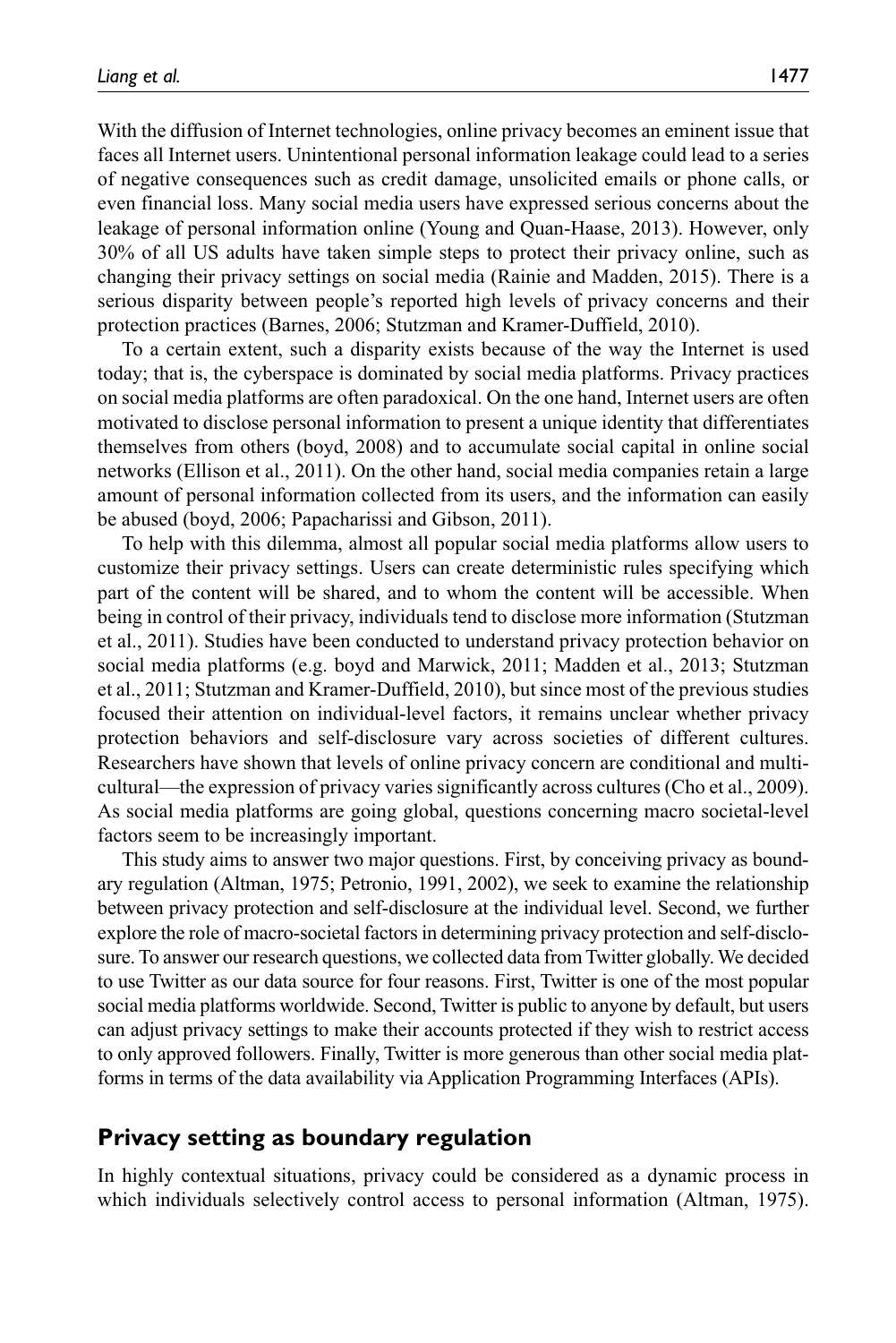Privacy is a boundary regulation process, whereby people close or open themselves to others in accordance with the need for disclosure and the need for privacy (Petronio, 1991, 2002). Boundary regulation is a central metaphor in communication privacy management (CPM) theory (Petronio, 1991, 2002). According to CPM theory, privacy boundary draws the line between private information and public information. Individuals create and apply rules to manage if and how information will be shared or concealed.

Boundary regulation theory has been applied to interpreting privacy practices on social media (Choi and Bazarova, 2015; Stutzman and Hartzog, 2012). Content-sharing behavior is potentially in conflict with the need to reduce privacy risk in the cyberspace. For social media platforms like Twitter, this conflict could be even more intense, because the primary purpose of Twitter usage is to share information. Without the flow of information among individuals, a social network becomes a static and a social environment (Papacharissi and Gibson, 2011). However, the public nature of Twitter might pave the way for privacy problems, such as the disclosure of offline activities (see Humphreys et al., 2014) and the locations where these activities take place (Elwood and Leszczynski, 2011).

There are many variations in the way people manage their private information on social media platforms (Child and Petronio, 2011). The privacy setting of Twitter is binary in nature. The default is that all tweets are public; that is, anyone on the Internet can access the content. In addition, all public tweets are searchable on Twitter or major search engines such as Google (Casey, 2010). However, users have the option to allow designated people to access their tweets. If a user wants protected tweets, he or she must manually approve who may see their tweets.

Choi and Bazarova (2015) conceptualized privacy setting on Twitter as a form of privacy boundary management. Protected Twitter accounts tend to disclose more personal and intimate information, because this boundary is a form of audience representations. Audience representations are the heuristic cues embedded in social media platforms that suggest the potential audience of a Tweeter, and they influence users' perceptions of audience as being bounded versus unbounded. Loosely defined boundaries (e.g. public Twitter account) imply less control over information and its disclosure to less familiar and unbounded audience.

Many types of personal information have been studied on social media, such as personally identifiable information, offline activities (Humphreys et al., 2014), photo tagging (Rui and Stefanone, 2013), and geolocation (Friedland and Sommer, 2010). Among these, geolocation poses a newer and possibly more serious privacy threat, for example, facilitating identification and disclosure (Elwood and Leszczynski, 2011) and mounting privacy attacks (Friedland and Sommer, 2010). Twitter's geo-tagging service allows its users to attach their location information to tweets. This feature is turned off by default, and users need to opt in to use it. Once a user has enabled the location service, a location will be attached automatically to their tweets. When using Twitter on mobile devices, tweets will contain the precise location information including latitude and longitude statistics. Humphreys et al. (2014) found that Twitter users are more likely to include location information when tweeting about offline activities.

A large number studies have argued the importance of understanding privacy management on social media (boyd and Hargittai, 2010; Stutzman et al., 2011). Disclosure choices of social media users are influenced by specific structures within which people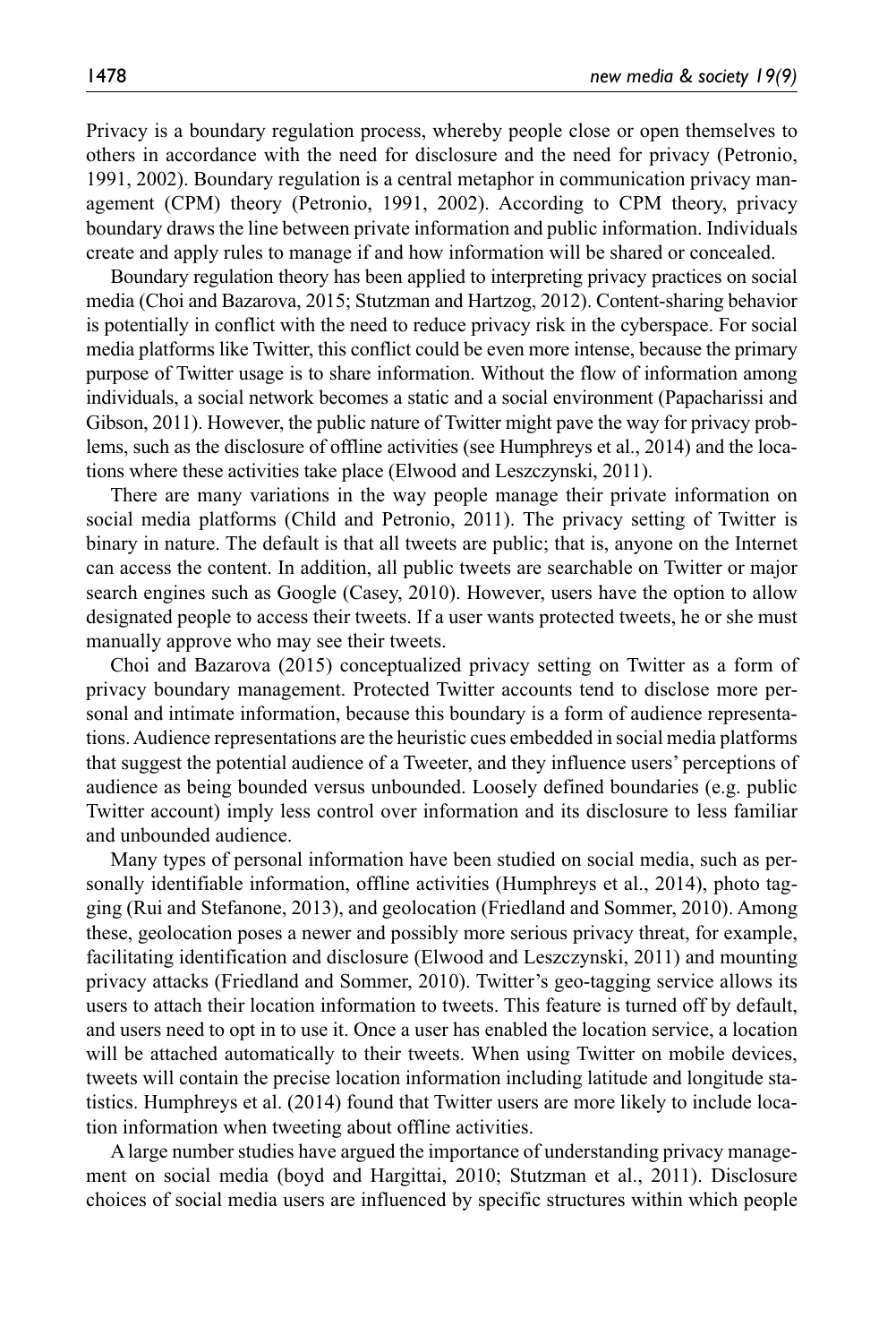negotiate their individual preferences (Choi and Bazarova, 2015). Altman (1975) and Petronio (2002) suggest that exerting control over disclosure through rule-making reinvigorates one's motivation to engage in disclosure. Stutzman et al. (2011) found that people who personalized their privacy settings tended to disclose more information on Facebook. In this sense, we expect that users with public accounts are less likely to add geo-tags to their tweets, because people are reluctant to disclose location-based activities to unfamiliar users:

*H1*. Users who have protected their accounts are more likely to add geolocation information in tweets than those who have public accounts.

# **Individual-level predictors of privacy setting and selfdisclosure**

Social media users differ in their privacy setting and self-disclosure behavior, which could be a function of individual-level factors. Previous studies hinted at a few possible antecedents including social media network size, user activity, and user experience.

Network size, such as number of followers on Twitter or Facebook, could affect selfdisclosure and privacy setting. Both risks and benefits can rise as network size grows. According to boundary regulation theory, a larger network usually implies less familiar and unbounded audience and thus is associated with higher privacy risks (Rui and Stefanone, 2013). In this sense, users with larger networks are more likely to protect their accounts and disclose less private information. Meanwhile, social media users have a strong motivation to expand their social network for higher social capital (e.g. Choi and Bazarova, 2015) or larger probability of being retweeted (e.g. Bakshy et al., 2012; Suh et al., 2010). To maintain the relationships in a large network, users need to keep their accounts public and increase self-disclosure (see Rui and Stefanone, 2013).

Empirical studies found that larger network size is associated with more sophisticated privacy controls (Rui and Stefanone, 2013; Stutzman and Hartzog, 2012; Stutzman and Kramer-Duffield, 2010) and larger amounts of self-disclosure on Facebook (Rui and Stefanone, 2013; Young and Quan-Haase, 2013). The case of Twitter is more complicated. Choi and Bazarova (2015) found that network size is negatively associated with self-disclosure intimacy for protected users, whereas the relationship is positive for public users. They explained that people use self-disclosure to build social capital on Facebook and public Twitter, whereas they decrease self-disclosure for privacy protection on protected Twitter. Therefore, we hypothesize the following:

*H2.* The positive relationship between network size and self-disclosure is stronger for public Twitter users than for protected users.

The intensity of activity on social media, for example, the frequency of status updating, is expected to influence privacy-setting behavior. According to Lewis et al. (2008), there are three major reasons for active users to protect their account on Facebook. First, peer influence may be amplified by social media activity. The more frequently a user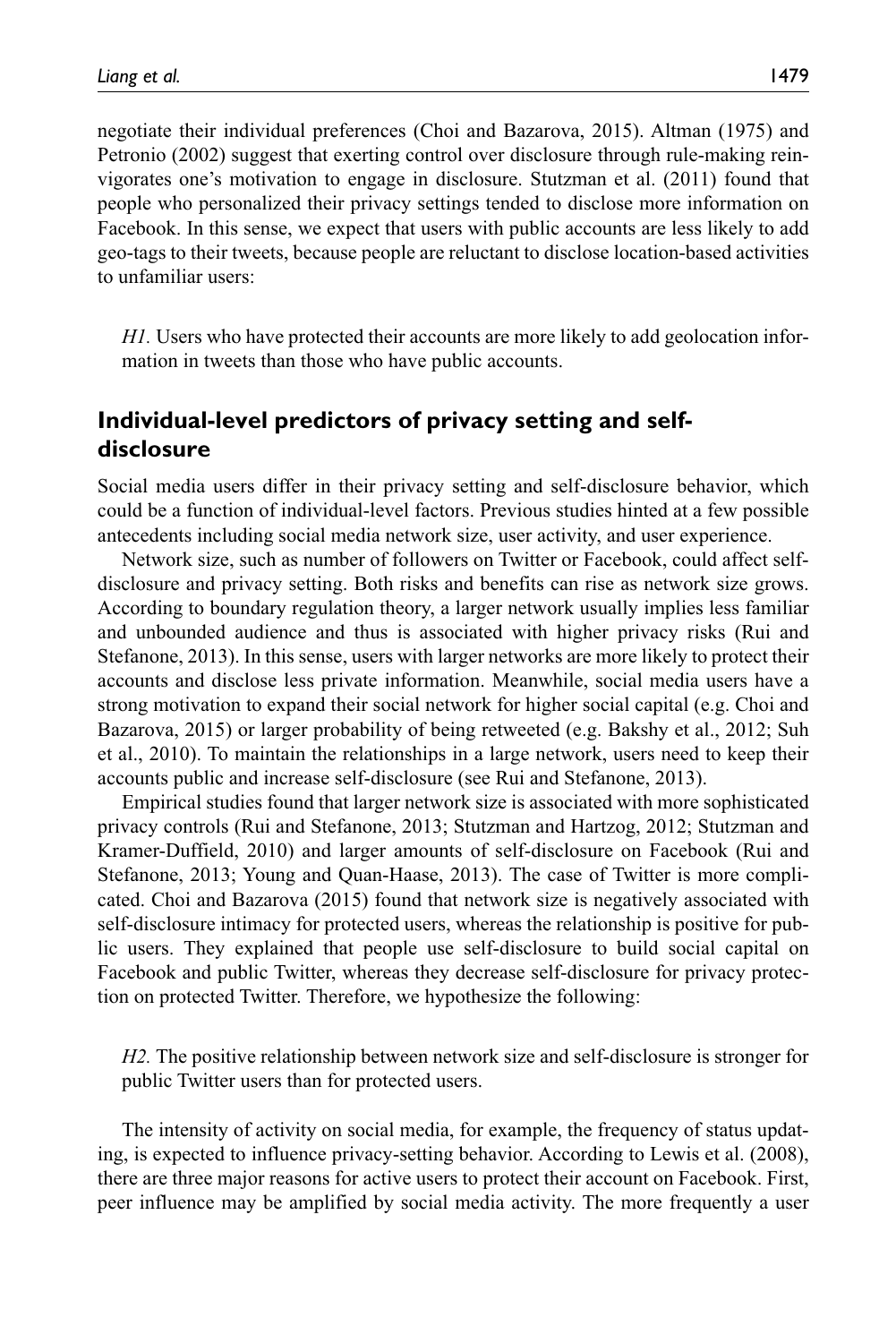browses online, the more likely the user may be affected by peers who adopted privacy protection. Second, active users may disclose more personal information by chance and thus are more inclined to protect their accounts. Finally, active users are more aware of the accessibility of others' personal information. Therefore, they would become more sensitive to the accessibility of their own account and upgrade privacy settings accordingly. Findings obtained from Facebook might be replicable on Twitter. Therefore, we hypothesize the following:

*H3a.* Active users are more likely to protect their profiles than inactive users.

*H3b.* Active users are more likely to disclose their geolocation in tweets than inactive users.

Familiarity with privacy practices grows with user experience. Experienced users tend to adopt more sophisticated privacy tools and disclosure strategies. Bellman et al. (2004) reported that Internet users' privacy concerns decrease with Internet experience. However, Cho et al. (2009) found that the length of Internet use is only positively associated with privacy concern but not related to privacy protection. Increased social media experience could also lead to heightened privacy concerns, because experienced users are more aware of how their data could be collected and used without permission (Singh and Hill, 2003). If this holds, privacy concerns will lead to active privacy protection and self-disclosure (Stutzman et al., 2011). Therefore, we hypothesize the following:

*H4a.* Users registered earlier are more likely to protect their accounts.

*H4b.* Users registered earlier are more likely to disclose geolocation in tweets.

## **The role of national culture**

National culture is the collective mindset distinguishing members of one nation from another (Hofstede, 1980, 1991). Sense of privacy is culturally sensitive because patterns of interpersonal interaction vary from culture to culture (Altman, 1977). Culture is one of the five primary factors that influence the way people develop their own privacy rules (Petronio, 2002). In contrast, very few studies conducted systematical comparisons of privacy practices across cultures (see Cho et al., 2009).

Researchers in the past have looked into the relationship between Hofstede's cultural indicators and people's level of concerns for privacy (e.g. Bellman et al., 2004; Cho et al., 2009; Milberg et al., 2000). Cultural values have significant impacts on information technology use (Calhoun et al., 2002). Hofstede's four indices of national culture were frequently used: individualism (IND), power distance, uncertainty avoidance (UAI), and masculinity. The four indices were rarely included simultaneously in the same model, because these indices are highly correlated with one another (see Cho et al., 2009; Krasnova et al., 2012).

Culture might impact privacy protection and self-disclosure in different ways. First, cultural values, privacy protection, and self-disclosure are closely intertwined. Individuals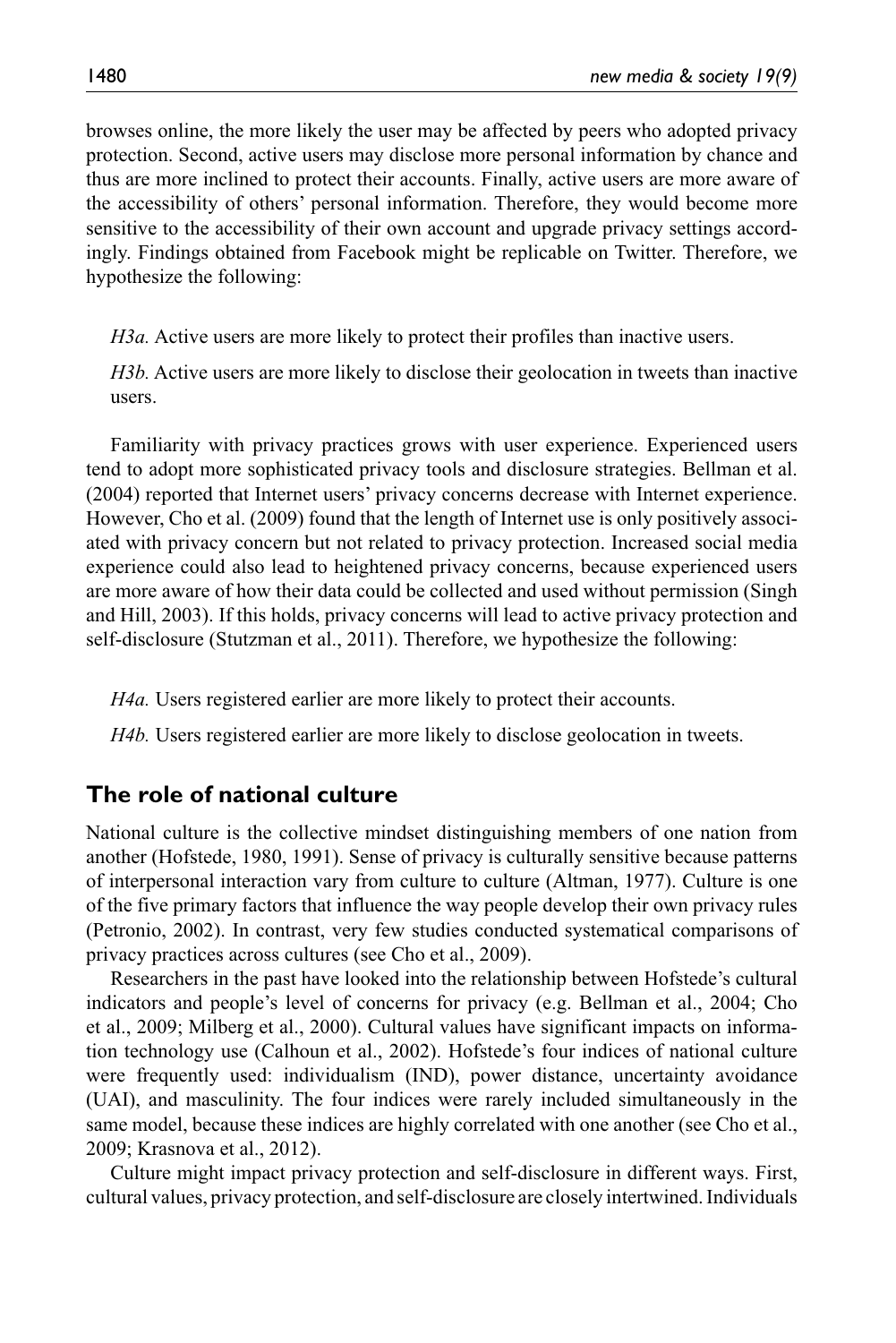from individualistic cultures tend to place more value on private life, whereas collectivistic societies are more willing to accept organizational interference into the private life of an individual. Researchers found that people in highly individualistic societies exhibited higher levels of privacy concerns (Cho et al., 2009; Liu et al., 2004; Milberg et al., 2000) and are more likely to adopt proactive self-protections (Cho et al., 2009; Rui and Stefanone, 2013). UAI measures the extent to which a society feels uncomfortable with ambiguity and tries to avoid these situations. High levels of UAI are associated with anxiety, stress, and concerns for security. Therefore, privacy concerns are positively related to UAI (Bellman et al., 2004; Milberg et al., 2000) and are a major predictor of privacy protection online (e.g. Youn, 2009). However, empirical results are not always consistent as expected, partly because most studies used non-probability samples or collected data in only a few countries (Bellman et al., 2004; Cho et al., 2009; Krasnova et al., 2012; Milberg et al., 2000). Given the mixed results, this study uses a global random sample of Twitter users to test the following hypotheses anew:

*H5a.* Users from highly individualistic societies are more likely to protect their Twitter accounts than those from the societies with low individualism.

*H5b.* Users from societies with high uncertainty avoidance are more likely to protect their Twitter accounts than those from societies with low uncertainty avoidance.

For self-disclosure, people from individualistic societies have a strong tendency toward keeping secrets and preserving privacy (Petronio, 2002). In contrast, people from collectivist societies exhibit more trust and prefer disclosing personal information to other members within the community (Miltgen and Peyrat-Guillard, 2014). However, Rui and Stefanone (2013) argued that IND is positively related to self-disclosure in cyberspace to the extent that people from highly individualistic societies disclose more in order to compete for public attention as a personal achievement. Existing empirical evidence remains ambiguous. Rosen et al. (2010) found that social media users with individualistic cultural identities share more digital photos, but Rui and Stefanone (2013) found that Singaporeans shared more photos on Facebook, and Americans updated statuses more frequently. Therefore, we ask the following:

*RQ1.* What is the relationship between cultural values and self-disclosure of geolocation in tweets?

National culture might further moderate the relationship between privacy protection and self-disclosure. According to *H1*, users who protect their accounts from public access are more likely to disclose their geolocation information, because they might infer audience representations from the boundary defined by the privacy setting on Twitter. Individuals from different cultures may understand privacy boundaries very differently. People from collectivistic cultures are expected to strongly differentiate between ingroup and out-group members. Individualists, on the other hand, are less likely to see the difference between in-group and out-group members (Krasnova et al., 2012). Therefore,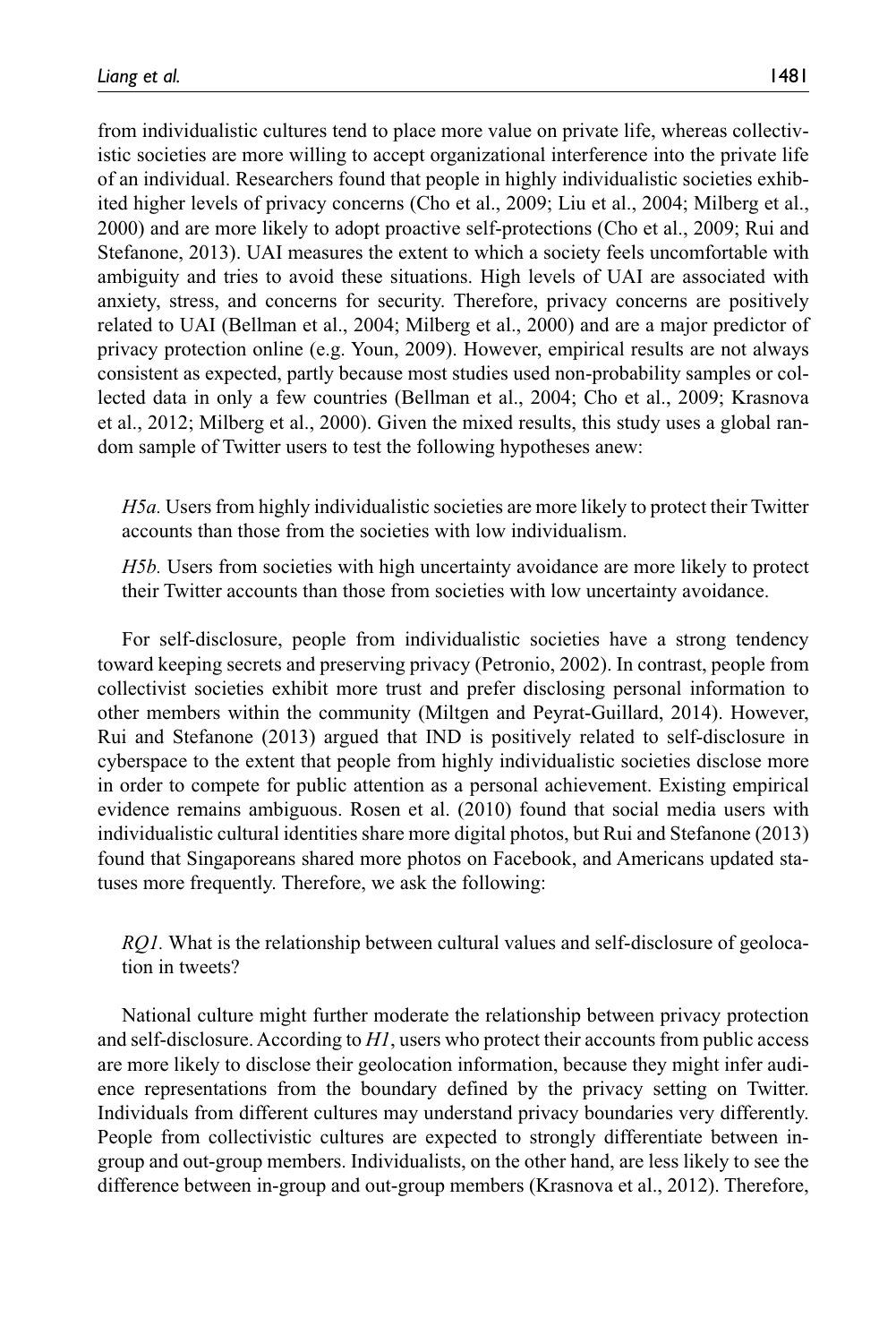social media users in individualistic societies might perceive little boundary difference between the protected and public accounts, whereas users in collectivistic societies consider the difference important. Following this rationale, users in collectivistic societies are more inclined to disclose personal information when their accounts are protected:

*H6.* The difference in self-disclosure between protected and public accounts is smaller in individualistic societies than in collectivistic societies.

# **Method**

## *Data collection*

We collected a random sample of Twitter accounts using the Twitter API. We employed the method proposed by Liang and Fu (2015) and Zhu et al. (2011) to generate random Twitter user IDs. Twitter ID is a unique numeric value. Twitter users can change their screen names, but they can never change their Twitter IDs. A list of random Twitter IDs represent a random sample of Twitter users. Using this method, we identified 3,328,793 valid Twitter accounts. The random sample could represent the population of Twitter users as of November 2014. We collected the profiles of all sampled users in January 2015.

# *Measures*

All Twitter account variables were obtained through the Twitter API. For each ID, the following fields were recorded for constructing different variables: privacy protection ("protected"), geo-information disclosure ("geo\_enabled"), activity frequency ("statuses count"), account age ("created at"), network size ("followers count," "friends count"), and society ("location"). The Twitter API provides information about the profiles of all accounts including the protected ones.

*Privacy protection and geo-information disclosure.* Privacy protection is coded to be 1 or 0, with 1 indicating the user chose to set his or her Twitter account to be private. In our sample, about 5.4% (181,072) of the accounts chose to protect their tweets. Similar to privacy protection, geo-information disclosure indicates whether a user added geolocation to their tweets. About 9.6% (319,422) of all accounts enabled the geolocation setting.

*Activity frequency.* Twitter activity frequency was operationalized as the number of tweets. The mean number of tweets posted by an individual account in our sample is 447 (Mdn = 1,  $SD = 3637$ ). Nearly 40% of the users did not post any tweets.

*Network size.* Social media network size includes two indicators: number of followers and number of followings. The mean number of followers is 79 (Mdn =  $1, SD = 5961$ ), and the mean number of followings is 74 (Mdn =  $8$ , *SD* = 654). More than 40% of users did not have any followers, and 24% of users did not follow any accounts.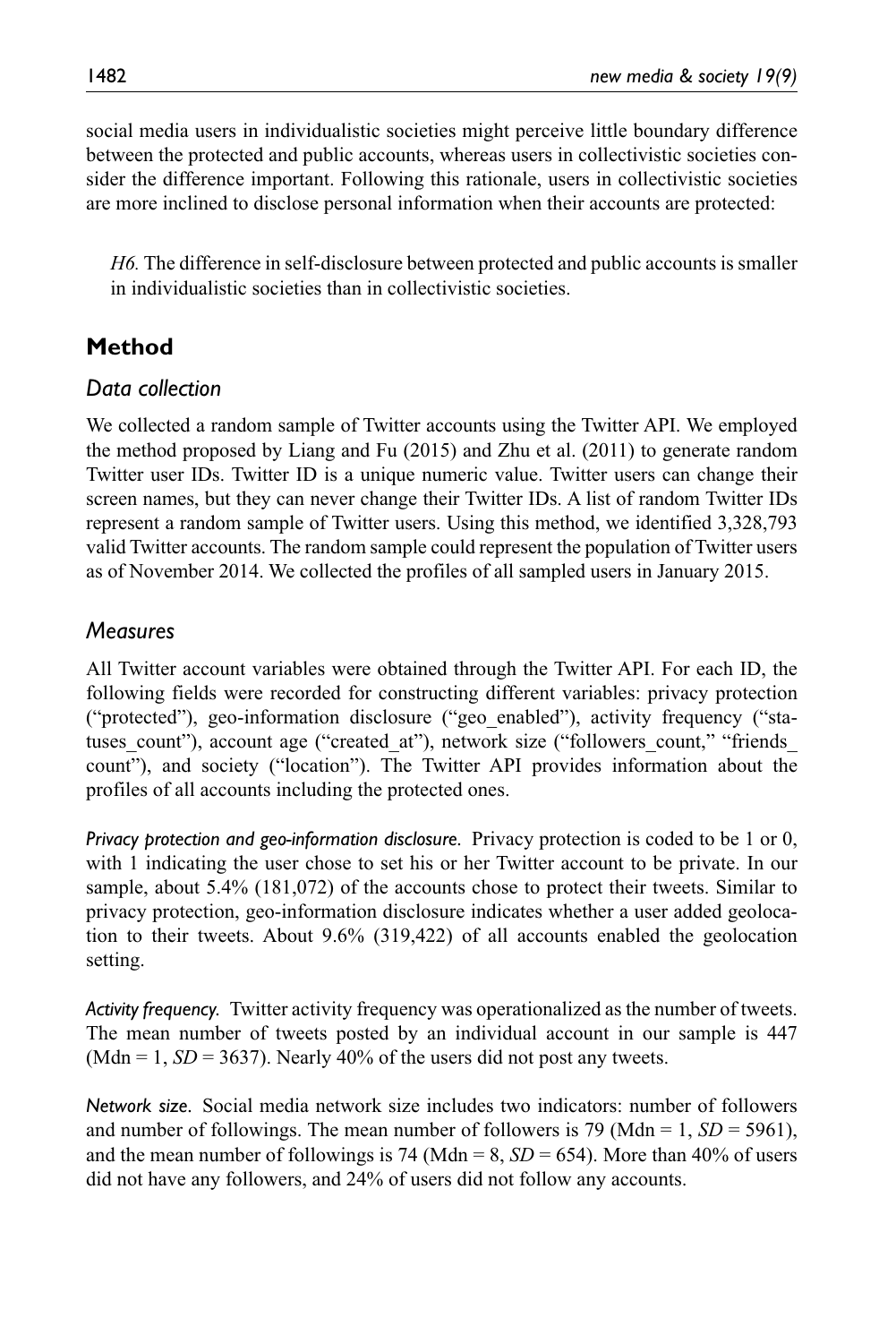*Account age.* Account age was calculated by the number of days between date of data collection and account registration time. The mean age is 805 days (Mdn  $= 722$ , *SD* = 538)—more than 2 years.

*Country.* Information extracted from the "location" field was used to generate country or territory information. These self-declared locations are usually unstructured (e.g. I live in California). We, thus, applied an automatic geocoder provided by the Data Science Toolkit website (http://www.datasciencetoolkit.org/) to convert these unstructured texts into society labels. We identified 233 country-level locations in our sample. We excluded countries with fewer than 150 users to ensure that a fairly large amount of users could be used to represent the country or location. Finally, our data include 473,441 users from 104 societies. The distribution of the number of users in each country is shown in Appendix 1. To test the accuracy of the geocoder, we extracted the coordinates of the geo-enabled tweets posted by 6234 public users, which is the maximum number of users we can obtain within our sample to the extent that the Twitter profile API only returns the most recent status update for each user. By comparing the results generated by the geocoder according to users' profile information and according to the coordinates embedded in users' tweets, we found that 82% (5084/6234) of the results were matched (at the country level). A large portion of the mismatched cases were due to users' traveling behavior. Travelers especially like to post with geo-enabled tweets. Therefore, the accuracy level of the geocoder we used could be considered pretty high.

*Cultural dimension.* We included two of Hofstede's cultural dimensions in the study: IND versus collectivism and UAI. Data on these two dimensions were harvested from Hofstede's official website (http://geert-hofstede.com/index.php). In our sample, the mean scores for IND and UAI are 39.38 (*SD* = 22.76, *N* = 82) and 64.73 (*SD* = 22.03, *N* = 82), respectively. In regression analysis, the two indicators were rescaled (to be divided by 100).

*Internet penetration.* Internet penetration data in 2014 were collected from Internet World Stats ( $M = 54.59$ ,  $SD = 26.86$ ). This variable was controlled in our analysis because Internet penetration is highly correlated with important demographic factors, such as age, gender, and education (e.g. Chinn and Fairlie, 2007), which are found to be significant predictors of online privacy practices (e.g. Cho et al., 2009).

## *Analytic strategies*

In our sample, only 14% of users' society information was identifiable  $(N = 473,441)$ . List-wise deletion is one of the most common techniques for handling missing data, but it requires the data to meet the assumption of missing completely at random (MCAR) the probability of missing should be unrelated to the independent variables and the dependent variables as well. In our case, it is highly possible that users who did not report their location information are biased toward less self-disclosure and more privacy protection. Obviously, the use of list-wise deletion will be inappropriate.

Instead, this study treated missing cases as non-responses. To adjust for non-response bias, analogous to survey data collection, we employed the logistic propensity model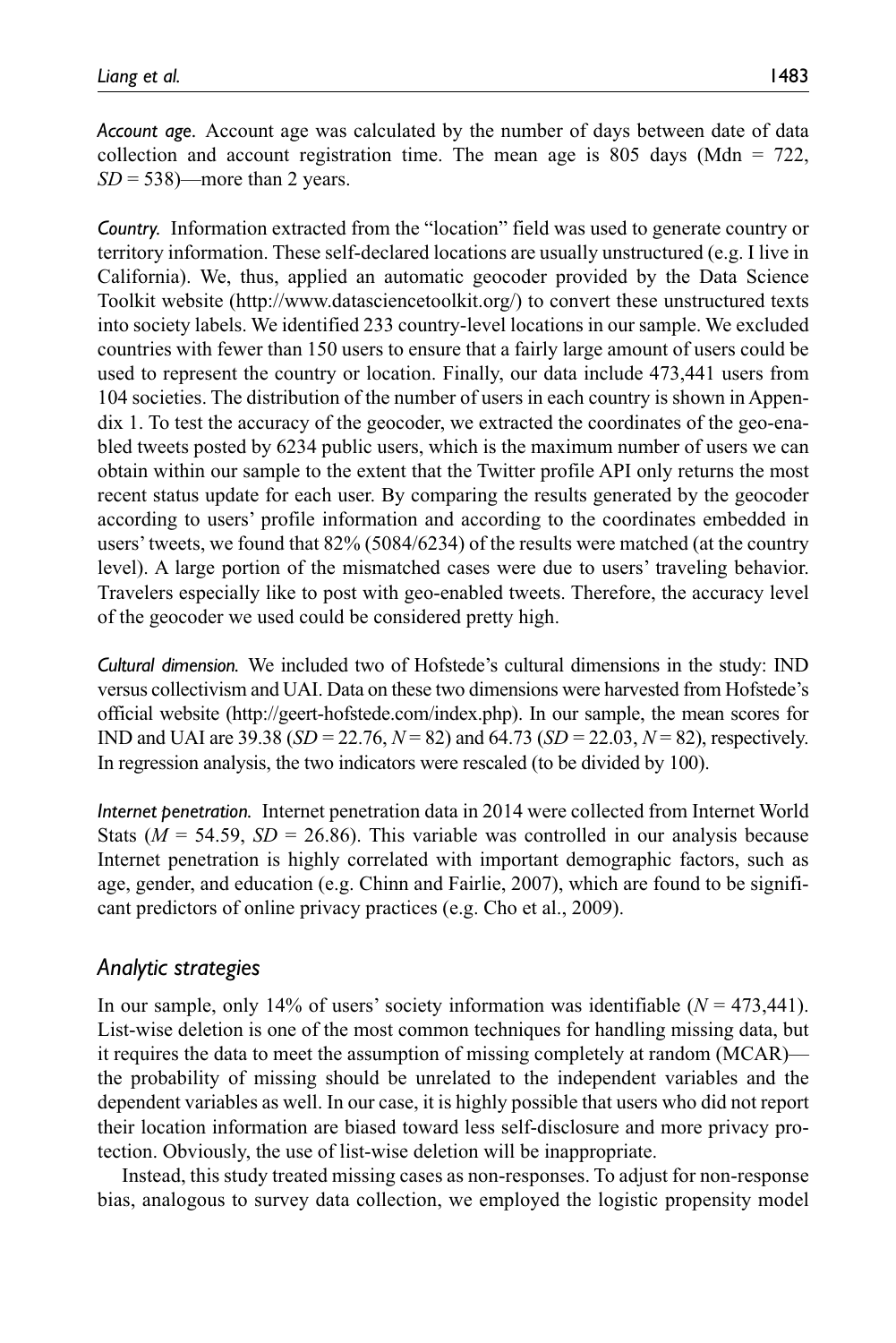(see Little, 1986). First, we created a new variable to indicate missing location information (1: responded, 0: missing,  $N = 3,328,793$ ). Second, we used all available variables to predict disclosure of location information and computed the response probability for each case  $(p_i)$ . Finally, the weight of user *i* is given by  $w_i = 1/p_i$ , which means we gave users who are less inclined to disclose a higher weight to balance the missing cases. The weighted proportion of the protected accounts using the 473,441 sub-sample is 5.4% that is the number estimated from the full sample, suggesting our weighting approach to be valid.

The generalized logistic multi-level regression (Snijders and Bosker, 2012) was employed to test our hypotheses. In our study, each user nested under the same country could be influenced by the unique characteristics of that particular society. We chose logistic as the link function because our dependent variables are binary responses (i.e. protected or not, geo-enabled or not). Although we have identified 104 societies, only 82 societies have the cultural dimension measures. Therefore, in our multi-level models, a total of 460,232 users were nested under 82 countries. All Twitter measures are Level-1 variables. All societal-level predictors are Level-2 variables (i.e. IND, UAI, and Internet penetration).

## **Results**

#### *Descriptive statistics*

According to Figure 1, regional variations of privacy setting (A) and disclosure of geolocation (B) could be seen clearly. Users from Southeast Asia, South Asia, and Central Africa were more inclined to protect their Twitter accounts. The maximum percentage is 15% in Singapore. Eastern Europeans were less inclined to protect their accounts. The minimum percentage is 2% in Russia. Users from Southeast Asia, South Europe, and several African and South American countries are more inclined to enable geolocation in their tweets, in contrast to users from North America, Russia, and Australia. The maximum percentage is 18% in Kenya, while the minimum is 6.6% in Russia. Chi-Square tests showed that these regional differences were statistically significant both for privacy

protection  $(\chi^2_{weighted}(104, N=473, 441)=2,767,697, p<.01)$  and geolocation disclosure  $(\chi^2_{weighted} (104, N = 473, 441) = 1,908, 494, p < .01)$ .

Although the national variations of privacy protection and self-disclosure are both statistically significant, according to Figure 1, cultural values appear less likely to be the deterministic predictors. Users in similar cultures (e.g. China, Taiwan, and Japan) exhibited different levels of privacy protection, while users in different cultures (e.g. Malaysia and Spain) presented a similar level of self-disclosure.

Concerning *H1*, the correlation at the society level is significant yet weak (*Spearman's*   $rho = 0.31, p \le 0.001, N = 104$ . At the individual level, 38.1% of protected user accounts have enabled geolocation, whereas 8.0% of public user accounts did this  $(\chi^2 (1, N = 3, 328, 793) = 179, 431, p < .01)$ . The mismatch between aggregate- and individual-level results suggests that other variables might be important, and multi-level modeling is necessary.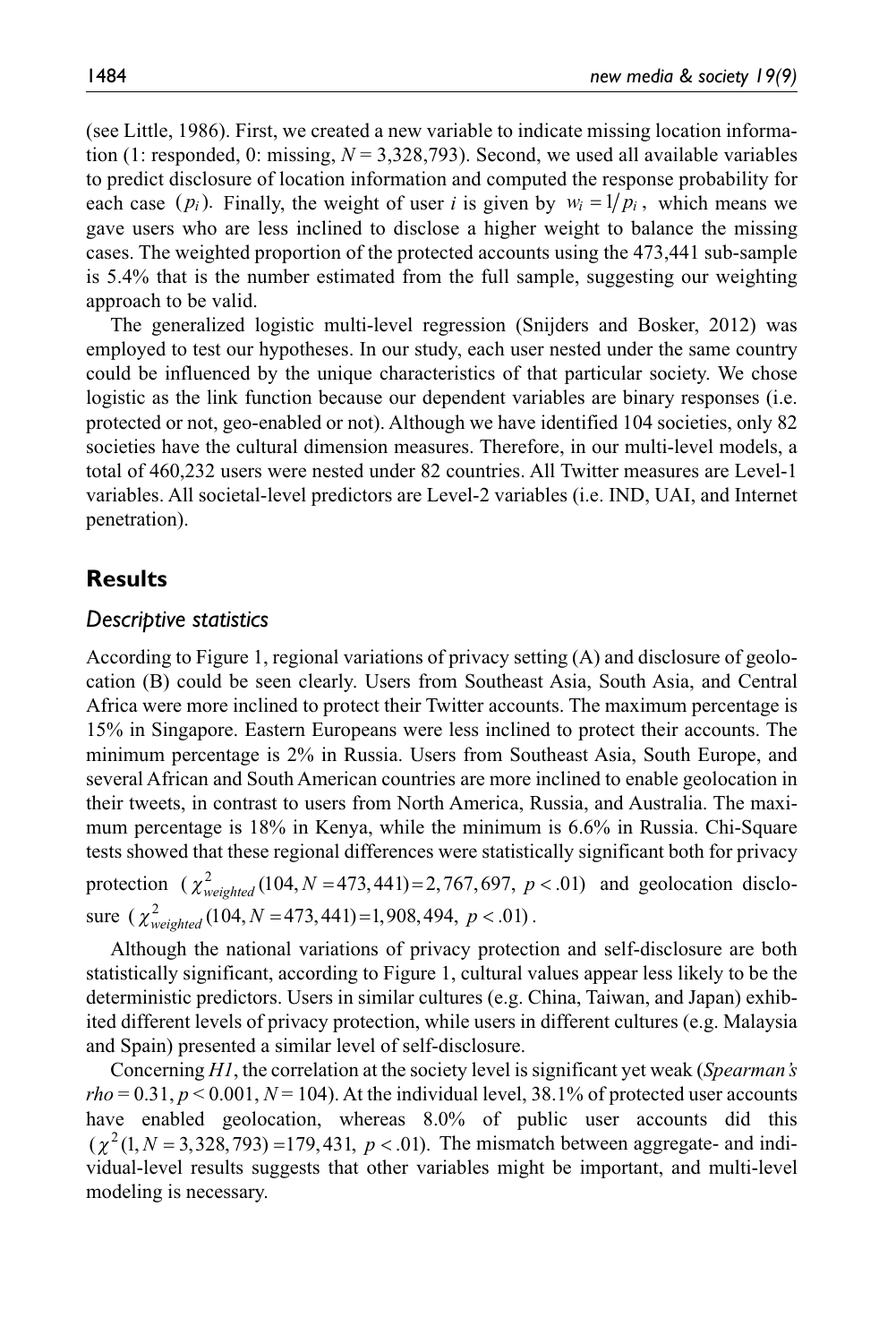

#### **Figure 1.** The proportions of (a) protected users and (b) geo-enabled users across 104 societies.

Note: Both proportions were weighted by the logistic propensity score. White areas are those countries with fewer than 150 cases in our sample.

# *Multi-level logistic regression analyses*

Table 1 presents the weighted coefficients for predicting privacy protection and selfdisclosure of geolocation. Model fits are reasonably good—the explained variations are 16.7% and 25.4%, respectively. Concerning *H1*, Model 2 further confirmed that protected users are more likely to add geolocation when tweeting. The odds of geo-disclosure for protected users are about 25 times higher than that of public users ( $B = 3.205$ ,  $Z = 0.354$ ,  $p < .01$ ). Therefore, *H1* was fully supported.

*H2* through *H4* focus on the impacts of individual-level factors. First, in terms of network size, users with more followers were more likely to keep their account public, whereas users with more followings were more likely to protect their accounts. This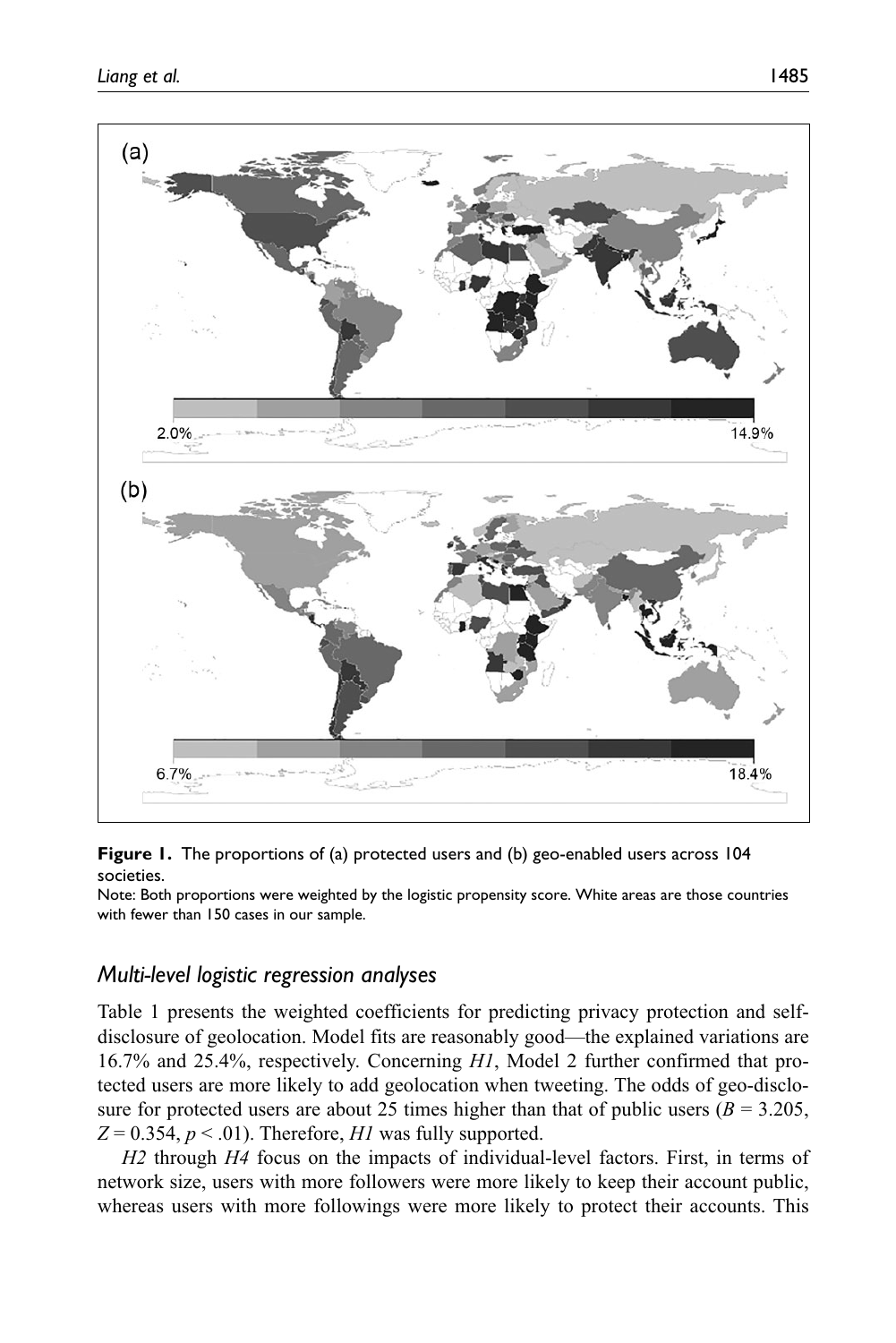|                            | Model 1: Protected vs public |           | Model 2: Geo-enabled vs not |          |  |
|----------------------------|------------------------------|-----------|-----------------------------|----------|--|
|                            | Estimate (SE)                | Z         | Estimate (SE)               | Ζ        |  |
| log no. of followers       | $-0.624**$                   | $-230.96$ | $0.024**$                   | 11.62    |  |
|                            | (0.003)                      |           | (0.002)                     |          |  |
| log no. of followings      | $0.301**$                    | 142.94    | $0.180**$                   | 96.86    |  |
|                            | (0.002)                      |           | (0.002)                     |          |  |
| log account age (days)     | $0.574**$                    | 167.32    | $0.234**$                   | 98.93    |  |
|                            | (0.003)                      |           | (0.002)                     |          |  |
| log no. of tweets          | $0.293**$                    | 193.09    | $0.241**$                   | 201.78   |  |
|                            | (0.002)                      |           | (0.001)                     |          |  |
| Protected vs public        |                              |           | $3.205**$                   | 9.06     |  |
|                            |                              |           | (0.354)                     |          |  |
| log no. of                 |                              |           | $-0.344**$                  | $-70.55$ |  |
| followers × protected      |                              |           | (0.005)                     |          |  |
| log no. of                 |                              |           | $-0.062**$                  | $-12.80$ |  |
| followings × protected     |                              |           | (0.005)                     |          |  |
| Internet penetration%      | $-0.728**$                   | $-4.08$   | $-0.369*$                   | $-2.09$  |  |
|                            | (0.178)                      |           | (0.176)                     |          |  |
| <b>IND</b>                 | 0.070                        | 0.33      | $-0.017$                    | $-0.09$  |  |
|                            | (0.213)                      |           | (0.193)                     |          |  |
| <b>UAI</b>                 | $-0.380*$                    | $-2.23$   | $-0.028$                    | $-0.19$  |  |
|                            | (0.170)                      |           | (0.148)                     |          |  |
| Protected × IND            |                              |           | $-1.456**$                  | -2.60    |  |
|                            |                              |           | (0.561)                     |          |  |
| Protected × UAI            |                              |           | $-0.359$                    | $-0.99$  |  |
|                            |                              |           | (0.362)                     |          |  |
| Intercept                  | $-6.267**$                   | $-44.02$  | $-4.610**$                  | $-36.95$ |  |
|                            | (0.142)                      |           | (0.124)                     |          |  |
| Var. of intercepts across  | 0.102                        |           | 0.077                       |          |  |
| societies                  | (0.319)                      |           | (0.278)                     |          |  |
| Var. of protected across   |                              |           | 0.635                       |          |  |
| societies                  |                              |           | (0.797)                     |          |  |
| Log-likelihood             | $-678,924.4$                 |           | $-923,807.3$                |          |  |
| <b>Explained variation</b> | 16.7%                        |           | 25.4%                       |          |  |
| No. of users               | 460,232                      |           | 460,232                     |          |  |
| No. of societies           | 82                           |           | 82                          |          |  |

**Table 1.** Multi-level logistic regression predicting protection and disclosure.

Note: All results were weighted by the logistic propensity score. SE: standard error. \*\**p* < .01, \**p* < .05.

indicates that followers and followings should have different functions for privacy practices on Twitter. As predicted in *H2*, privacy protection significantly moderates the relationship between network size and self-disclosure of geolocation  $(B = -0.344, Z = -70.55,$  $p < .01$ ). Figure 2(a) shows that the number of followers is positively associated with geo-disclosure for public users  $(B = 0.024, Z = 11.62, p < .01)$ , whereas the relationship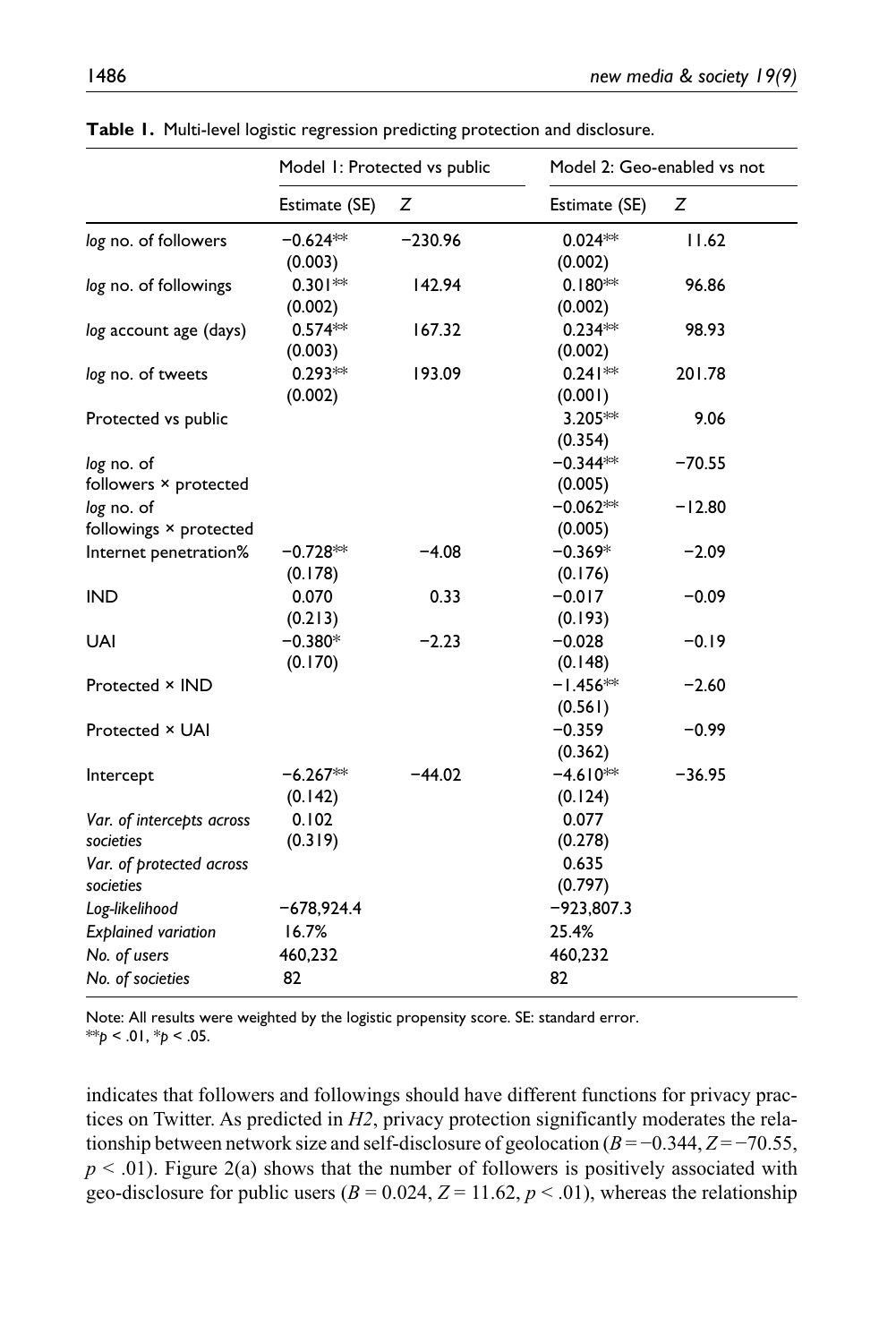

**Figure 2.** The probability of geolocation disclosure against (a) number of followers and (b) individualism index. The predicted probabilities were calculated based on the models in Table 1. The raw probabilities are the empirical percentages.

is negative for protected users  $(B = 0.024 - 0.344 = -0.320, p < .01)$ . The slope for the positive relationship in Figure 2(a) is rather flat, suggesting a small overall effect size, but the main concern of interest is the conditional impacts of network size on self-disclosure for different groups of users (*H2*). Notice that the predicted probability values are different from the observed ones in Figure 2(a). Such discrepancy doesn't necessarily mean a lack of fit. The predicted probability reflects the "net" impact of network size on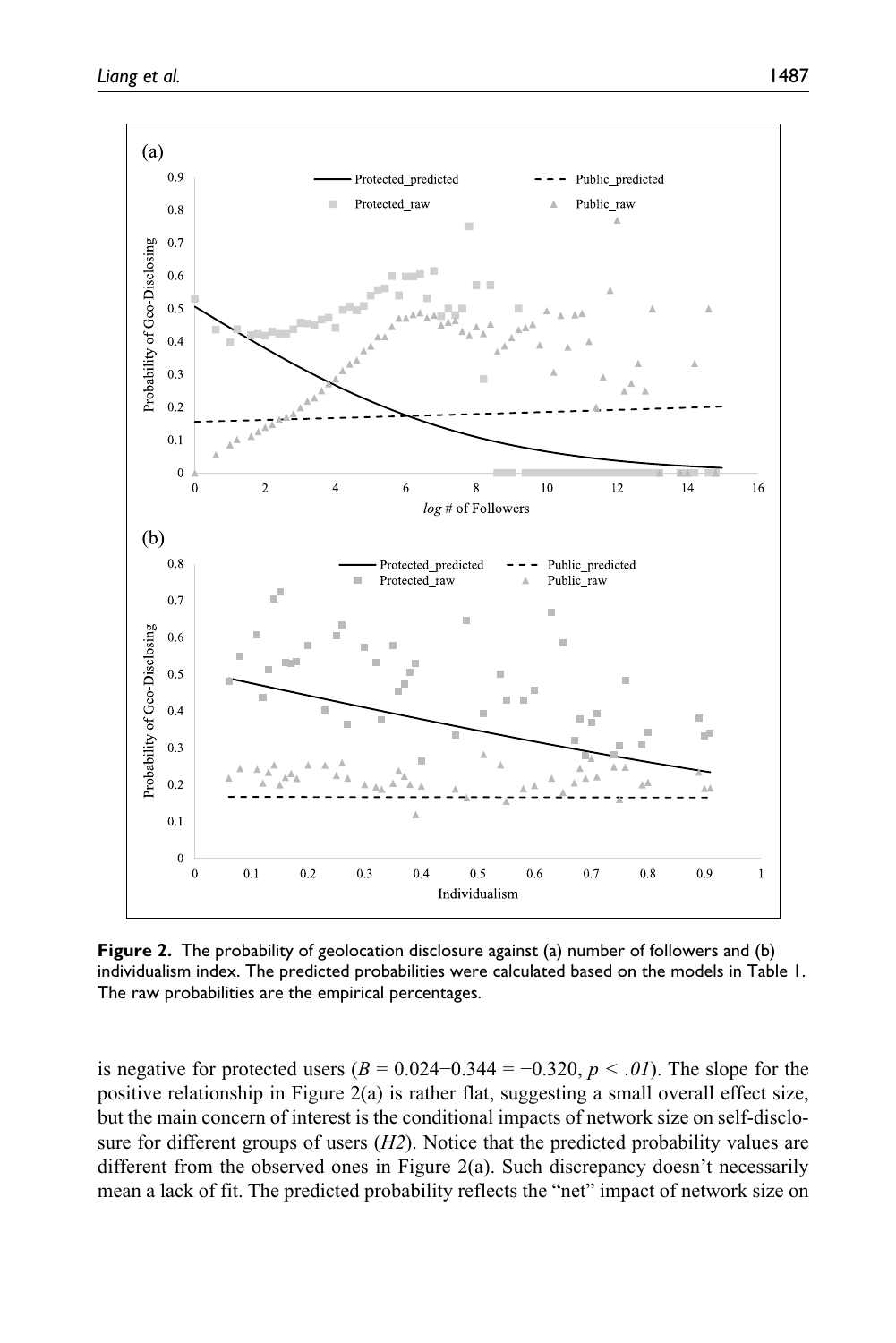self-disclosure when all other variables were controlled, whereas the raw probability values show the pure impact of the predictor.

We used the number of tweets to measure Twitter activity frequency and used account age to measure user experience. The number of tweets (activity) was positively associated with privacy protection  $(B = 0.293, Z = 193.09, p < .01)$  and self-disclosure  $(B = 0.241, Z = 201.78, p < .01)$ . Similarly, user experience was positively associated with privacy protection ( $B = 0.574$ ,  $Z = 167.32$ ,  $p < .01$ ) and self-disclosure ( $B = 0.234$ ,  $Z = 98.93$ ,  $p < .01$ ). Both *H3* and *H4* were fully supported.

*H5* focuses on the role of national culture in privacy practices. As Model 1 presents, users in high UAI societies were less likely to protect their accounts ( $B = -0.380$ ,  $Z = 0.170$ ,  $p < .05$ ), which was opposite to our hypothesis. IND was not significantly related to privacy protection. Therefore, neither *H5a* nor *H5b* was supported.

Regarding *RQ1*, there are no direct relationships between cultural values and self-disclosure of geolocation in Model 2. It is possible that the correlations between cultural values and self-disclosure have been mediated by privacy protection. To examine this, we excluded privacy protection and reran Model 2. The coefficients remain non-significant.

As expected in *H6*, national culture could influence self-disclosure indirectly. IND significantly moderated the relationship between privacy protection and self-disclosure  $(B = -1.456, Z = 0.561, p < .01)$ . Figure 2(b) shows that the gap of geo-disclosure between protected and public users was larger in collectivistic societies  $(B = 3.205)$  than that in individualistic societies  $(B = 3.205 - 1.456 = 1.749)$ . The difference of predicted probability at  $IND = 0.06$  is 0.32 ( $p < .01$ ), whereas the difference is 0.07 at  $IND = 0.91$  $(p > .05)$ .

In addition to cultural values, Internet penetration was found to be the most significant national-level variable in predicting both privacy protection  $(B = -0.728, Z = -4.08,$ *p* < .01) and self-disclosure of geolocation (*B* = −0.369, *Z* = −2.09, *p* < .05). Users from Internet-developed countries were more inclined to keep their accounts public and less inclined to add geo-tags to their tweets.

## **Discussion**

Using a large-scale and representative social media dataset, this study investigated the privacy practices and self-disclosure of global Twitter users. In particular, we found that using the privacy setting indeed increases the likelihood of disclosing geolocation in tweets. This relationship is believed to be an effective solution for the well-known privacy paradox on social media (Barnes, 2006)—individuals with strong privacy concerns were found to disclose large amounts of personal information online. The rationale is that people perceive self-disclosure within controlled boundaries as safe. The major contribution of this study is to expand this argument to the global setting and argued for the importance of societal-level differences in terms of people's social media use behavior. Indeed, we identified considerable cultural and societal differences.

First, privacy setting in collectivistic societies was more effective in encouraging selfdisclosure; whereas it appears less important for users in individualistic societies. As we explained earlier, this may be because people from collectivistic cultures perceived ingroup and out-group differences to be larger. In terms of CPM, the same privacy boundary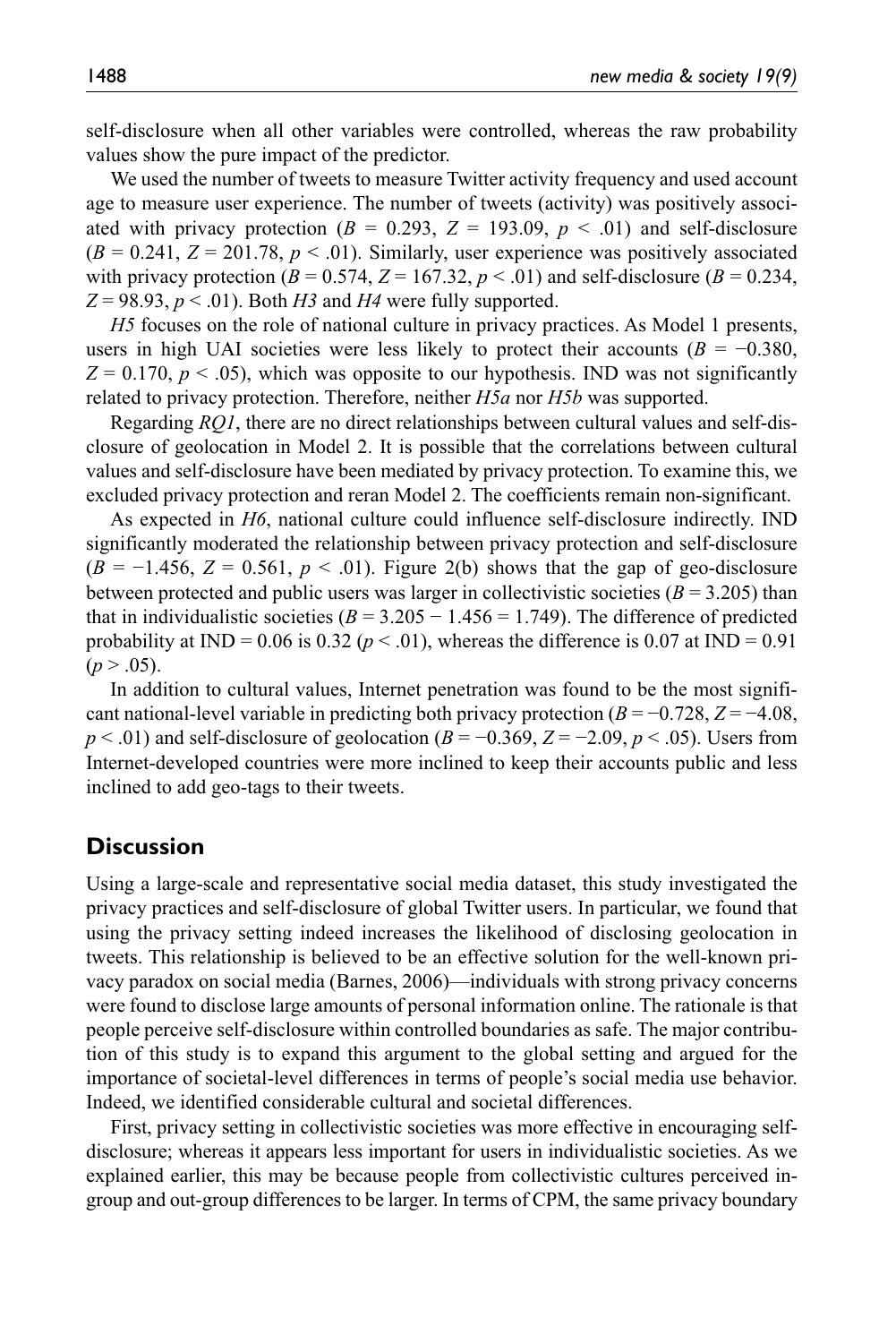could mean different things for collectivists and individualists. People in individualistic cultures tend to create wider boundaries than those in collectivistic cultures. A post hoc analysis suggested that IND was positively associated with the number of followers (*log*) even when privacy protection is controlled for  $(B = 0.379, Z = 41.57, p < .01)$ .

Second, our expectation of cultural values' impact on privacy practices was not supported, and we found the opposite. UAI was negatively associated with privacy protection. Previous studies on cross-cultural comparisons found online privacy concerns to be positively related to UAI (e.g. Bellman et al., 2004; Milberg et al., 2000). The contradictory results might be caused by different privacy-related variables: privacy concern and privacy protection behavior. Cho et al. (2009) found that UAI tendency is positively correlated with behavioral avoidance and negatively correlated with proactive protections.

Third, we also discovered that cultural values were not directly related to geolocation disclosure. The relationship between culture and self-disclosure is conditional (Gudykunst et al., 1996; Rui and Stefanone, 2013). We found that IND was negatively related to geodisclosure only for the protected users. This implies that the underlying mechanism behind IND and self-disclosure is trust (Miltgen and Peyrat-Guillard, 2014; Petronio, 2002) other than self-achievement (Rosen et al., 2010; Rui and Stefanone, 2013), at least for the protected users. If the trust mechanism works, users in collectivistic societies who exhibit more trust will disclose more personal information. If the self-achievement mechanism works, users in individualistic societies who consider public attention as a personal achievement will disclose more personal information.

Internet penetration, though it was treated as a control variable, was found to be a significant predictor in both models. Users in societies with higher penetration rate were more likely to keep their accounts public and less likely to disclose geolocation in tweets. This finding could help explain the variation presented in Figure 1. Lower penetration areas (e.g. Southeast Asia and Africa) are more likely to protect their accounts and add geolocation information in tweets. Internet penetration matters because, in areas with low penetration, the early adopters are mostly social elites (Chinn and Fairlie, 2007), and their privacy practices might be different from those of grassroots users in a society with high Internet penetration. The elites might be more aware of online privacy and more capable of protecting themselves. In this sense, the observed variations of privacy practices across societies were mainly caused by the differences in user compositions rather than cultural values. If this is true, we could expect that these differences will phase out when the global Internet penetration gap shrinks.

Concerning individual-level factors, the number of followers and the number of followings exhibited different effects on privacy protection. A large number of followers bring both privacy risks and benefits (Rui and Stefanone, 2013). Users have to weigh the benefits against the risks to decide whether protection is needed. A negative relationship between the number of followers and privacy protection suggests that Twitter users generally consider a large number of followers as beneficial. We also found for public users, having more followers indicates higher probability of geo-disclosure. This is because public users are motivated to self-disclose for building social capital (Choi and Bazarova, 2015) and for increasing the possibility of being retweeted (Bakshy et al., 2012; Suh et al., 2010). The number of followings implies different behavioral motivations. Unlike being followed, following other users is more voluntary behavior. All other things being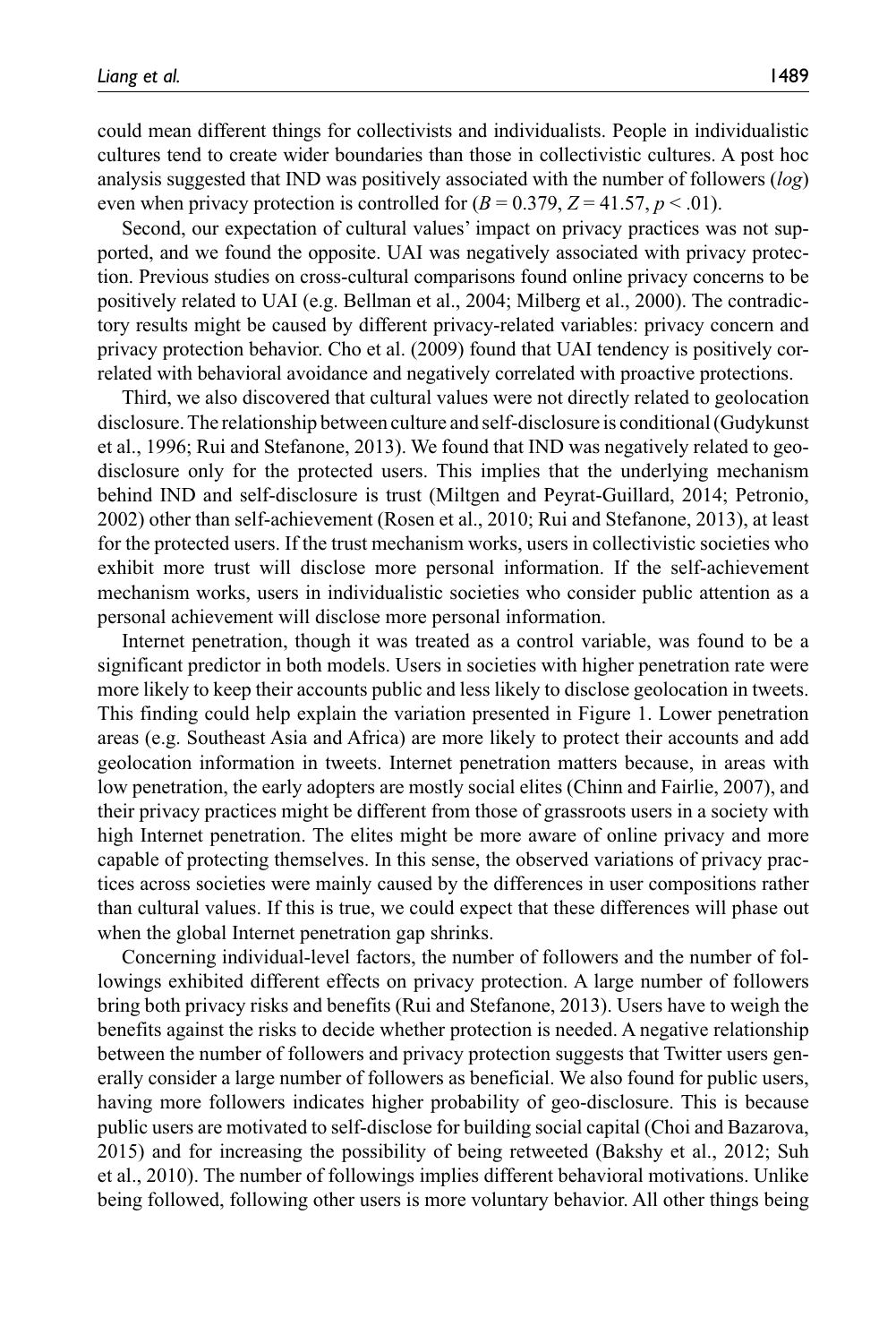equal, users with more followings are more likely to be passive information consumers. They are more interested in what other people are saying than tweeting about themselves. These users are less likely to be motivated by being retweeted in the wide and unbounded network, and they are more inclined to protect their account.

It is important to note that the interpretation of our empirical findings is grounded upon a few assumptions, which deserve further elaboration. First, to conceptualize privacy setting as a form of privacy boundary management, we assume that many if not most private users are the ones who choose to protect their accounts out of privacy concerns. If this assumption is untenable (e.g. it is possible that some users do not understand the openness of information sharing on Twitter and simply keep their accounts private for other purposes), the findings could become a mere reflection of the differences between people who don't know what Twitter is and those who do. The best way to solving this problem is to look into the motivations of the private users. Although we do not have survey data about this at hand, our analysis partially hints at the answer to this question. Foremost, Model 2 in Table 1 shows that private setting indeed predicts self-disclosure of geolocation, which implies that users think the two functions are inherently related. In addition, users might have the chance to misunderstand the openness feature of Twitter at the very beginning, and to adapt their behaviors later on through peer interaction on the platform. In this study, we included the account age (days since registration) as a control variable in the analysis to avoid this confounding effect. According to Table 1, old users are more inclined to keep their accounts private. Therefore, multiple pieces of evidence seem to suggest that the private users keep their accounts intentionally for privacy concerns.

Second, the current study focuses on the behavioral expression, instead of the psychological demand of privacy concerns and self-disclosure. Privacy concerns and privacy protection behavior are two different constructs. Privacy concern has been demonstrated an ineffective predictor of privacy behaviors (Barnes, 2006; Stutzman and Kramer-Duffield, 2010). Since privacy setting on Twitter is opt-in setting, it requires additional effort, knowledge, and skills to adopt this function. There exist a certain amount of users who feel the need but do not possess the knowledge and skills to set up privacy protections appropriately. In other words, the percentages we presented based on behavioral indicators could be lower than the percentage of people who desire for more privacy. However, this descriptive bias has little impact on our testing of hypotheses. Our main interests are focusing on the relationship between the privacy setting behavior and geodisclosure behavior on Twitter. Even if the percentages were underestimated, the correlation between two items should remain robust, because if users have difficult time configuring their privacy settings, it is highly likely that they have trouble using the geo-tag function.

#### *Limitations and future research*

Several limitations of our study should be noted. First, we used an unobtrusive method to collect representative Twitter user data. While the validity of data obtained through an unobtrusive method is high, the disadvantage is that it is difficult to know users' demographic backgrounds, which is important in predicting privacy practices (e.g. Cho et al.,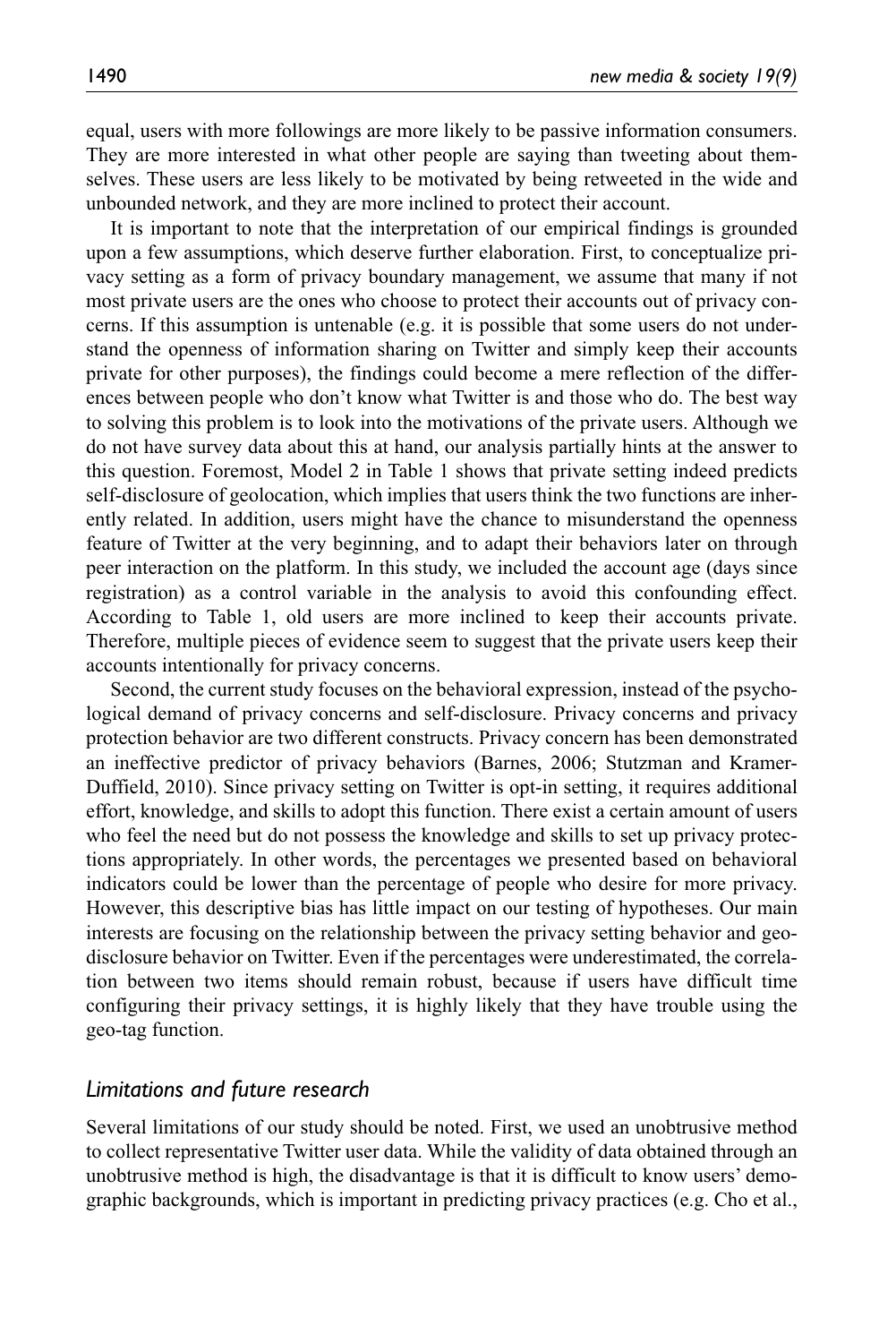2009; Stutzman and Kramer-Duffield, 2010). In addition, we were not able to ascertain whether the Twitter accounts included in our sample were operated by an institution (e.g. media outlets) or an individual. It is reasonable to believe that individual accounts and institutional accounts differ in terms of their tweeting and account-setting behaviors.

It is nevertheless important to point out that our sample includes a certain portion of accounts which were largely inactive or even accounts generated by robots, whose behaviors could be different from everyday user behavior. However, after removing the inactive/likely robot accounts—defined as accounts with 0 followers and 0 followings, we found the regression results remain roughly the same, which attests to the robustness of our findings (see Appendix 2). There is one easily noticeable difference at the descriptive level for the two dependent variables though: the percentages of Chinese-protected users and geo-enabled users turn out to be higher after the inactive account removal (see Appendix 3). Despite the fact that Twitter is blocked in China, there is a considerable amount of Chinese Twitter users who use circumvention tools to get around the firewall. The heightened percentages for China might suggest that "active" Twitter users in China are more likely to protect their accounts compared to users from other regions.

Second, our study focused on the role of national culture in privacy practices and selfdisclosure. However, this does not mean that other societal variables should be ignored. For instance, Internet penetration plays a vital role in our models. Bellman et al. (2004) found that government involvement in regulation directly influences information privacy across countries. The aggregate level of engagement in Twitter community could also be a potential predictor for privacy practices. For societies with alternative social media platforms, such as Weibo in China, people there could be less engaged and thus show less concern for privacy. Future studies might include other national-level predictors.

Third, it is also important to acknowledge that the nature of our data is static but not dynamic. It will be highly possible that there are reciprocal and multiple causal relationships between the key variables we examined, for instance, between network size, posting activity, privacy protection, and self-disclosure. The number of followers is highly correlated with the number of tweets ( $r = 0.80$ ,  $p < .01$ ) and the number of followings  $(r = 0.79, p < .01)$ . In traditional linear regression models, this indicates the possibility of a high level of multicollinearity. If this is the case, our test of hypotheses involving the number of followers (*H2*) and the number of tweets (*H3*) might incur biased estimates. To ensure the technical soundness of our analysis, we calculate the Kappa condition value as suggested by Baayen (2008). It turns out the values are 15.78 and 16.56 for Model 1 and Model 2, respectively (smaller than 30), which suggests a moderate collinearity.

In terms of reciprocal causal relationship, it is possible that self-disclosure relates to privacy protection through other mechanisms than what we proposed. For example, people who self-disclose more will be more aware of their privacy and therefore set more strict privacy settings. Or according to the reinforcing spiral framework (Slater, 2007), which assumes a bi-directional mutual influence between communication technology adoption and the attitudinal and behavioral outcomes, privacy setting and selfdisclosure could be mutually causal process. Yet, the direction of causal flow cannot change the moderation role of the cultural indicators—our main interest of inquiry.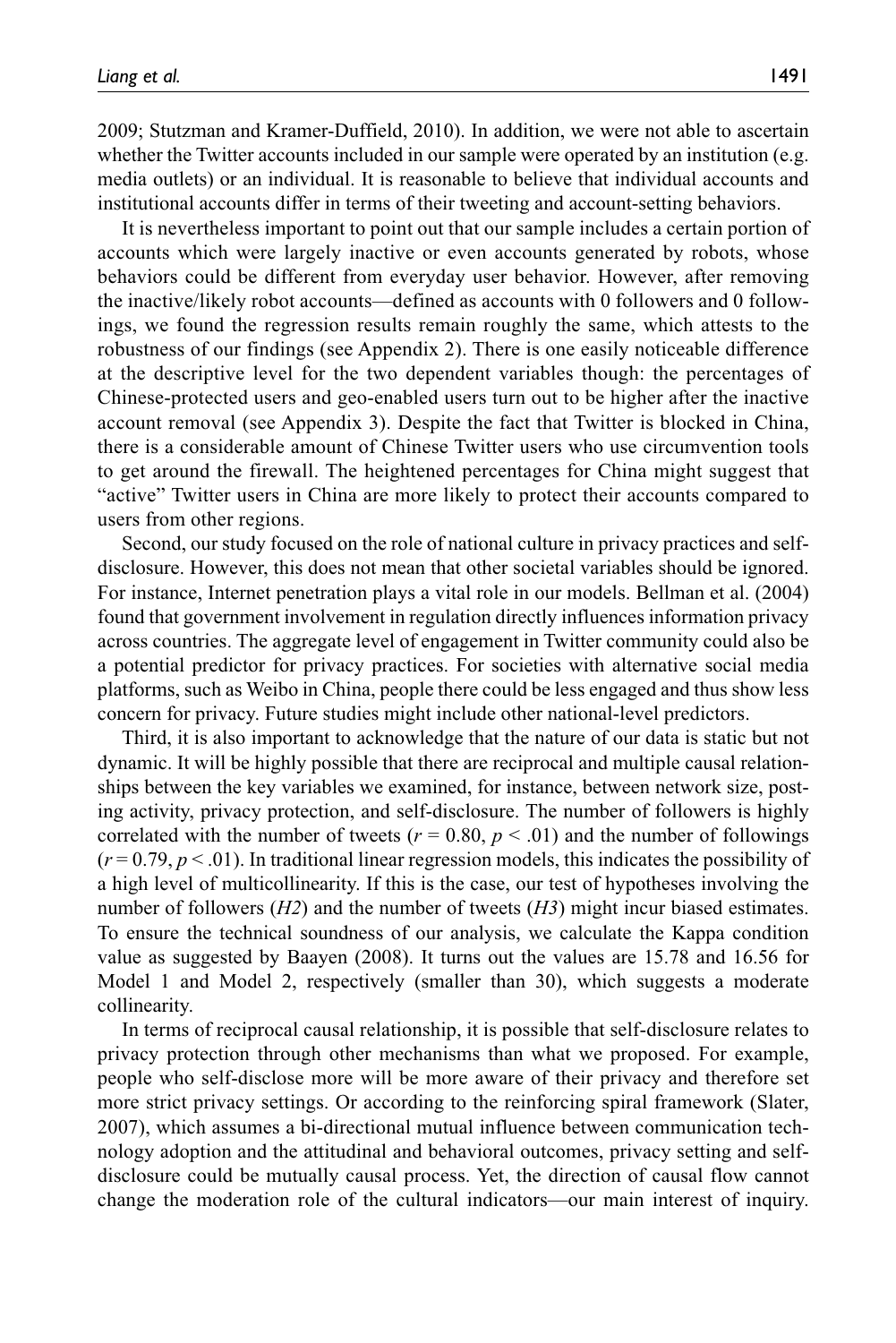Nevertheless, one promising direction of future studies is to track users of different types of privacy settings and see how the correlates of privacy settings change across time, for instance, to use the privacy setting at time 1 to predict the change of the geolocation setting at time 2.

#### **Funding**

The author(s) disclosed receipt of the following financial support for the research, authorship, and/ or publication of this article: This research was supported by the Small Project Funding from The University of Hong Kong (201409176011) and the Public Policy Research Fund, Hong Kong Government (2013.A8.009.14A).

#### **References**

- Altman I (1975) *The Environment and Social Behavior: Privacy, Personal Space, Territory, and Crowding*. Monterey, CA: Brooks/Cole.
- Altman I (1977) Privacy regulation: culturally universal or culturally specific. *Journal of Social Issues* 33(3): 66–84.
- Baayen RH (2008) *Analyzing Linguistic Data: A Practical Introduction to Statistics Using R*. Cambridge: Cambridge University Press.
- Bakshy E, Rosenn I, Marlow C, et al. (2012) The role of social networks in information diffusion. In: *Proceedings of the 21st international conference on world wide web*, New York, 16 April, pp. 519–528. New York: ACM.

Barnes SB (2006) A privacy paradox: social networking in the United States. *First Monday* 11(9). Available at: http://firstmonday.org/article/view/1394/1312

- Bellman S, Johnson EJ, Kobrin SJ, et al. (2004) International differences in information privacy concerns: a global survey of consumers. *Information Society* 20(5): 313–324.
- boyd D (2006) Friends, friendsters, and myspace top 8: writing community into being on social network sites. *First Monday* 11(12). Available at: http://firstmonday.org/article/view/1418/1336
- boyd D (2008) *Taken out of context: American teen sociality in networked publics*. PhD Thesis, University of California, Berkeley, CA.
- boyd D and Hargittai E (2010) Facebook privacy settings: who cares? *First Monday* 15(8). Available at: http://firstmonday.org/article/view/3086/2589
- boyd D and Marwick AE (2011) Social privacy in networked publics: teens' attitudes, practices, and strategies. In: *A decade in Internet time: symposium on the dynamics of the Internet and society*, Oxford, 22 September.
- Calhoun KJ, Teng JTC and Cheon MJ (2002) Impact of national culture on information technology usage behaviour: an exploratory study of decision making in Korea and the USA. *Behaviour & Information Technology* 21(4): 293–302.
- Casey D (2010) Replay it: Google search across the Twitter archive. In: *The official Google blog*. Available at: googleblog.blogspot.hk/2010/04/replay-it-google-search-across-twitter.html
- Child JT and Petronio S (2011) Unpacking the paradoxes of privacy in CMC relationships: the challenges of blogging and relational communication on the Internet. In: Wright KB and Webb KM (eds) *Computer-Mediated Communication in Personal Relationships*. New York: Peter Lang, pp. 21–40.
- Chinn MD and Fairlie RW (2007) The determinants of the global digital divide: a cross-country analysis of computer and Internet penetration. *Oxford Economic Papers–New Series* 59(1): 16–44.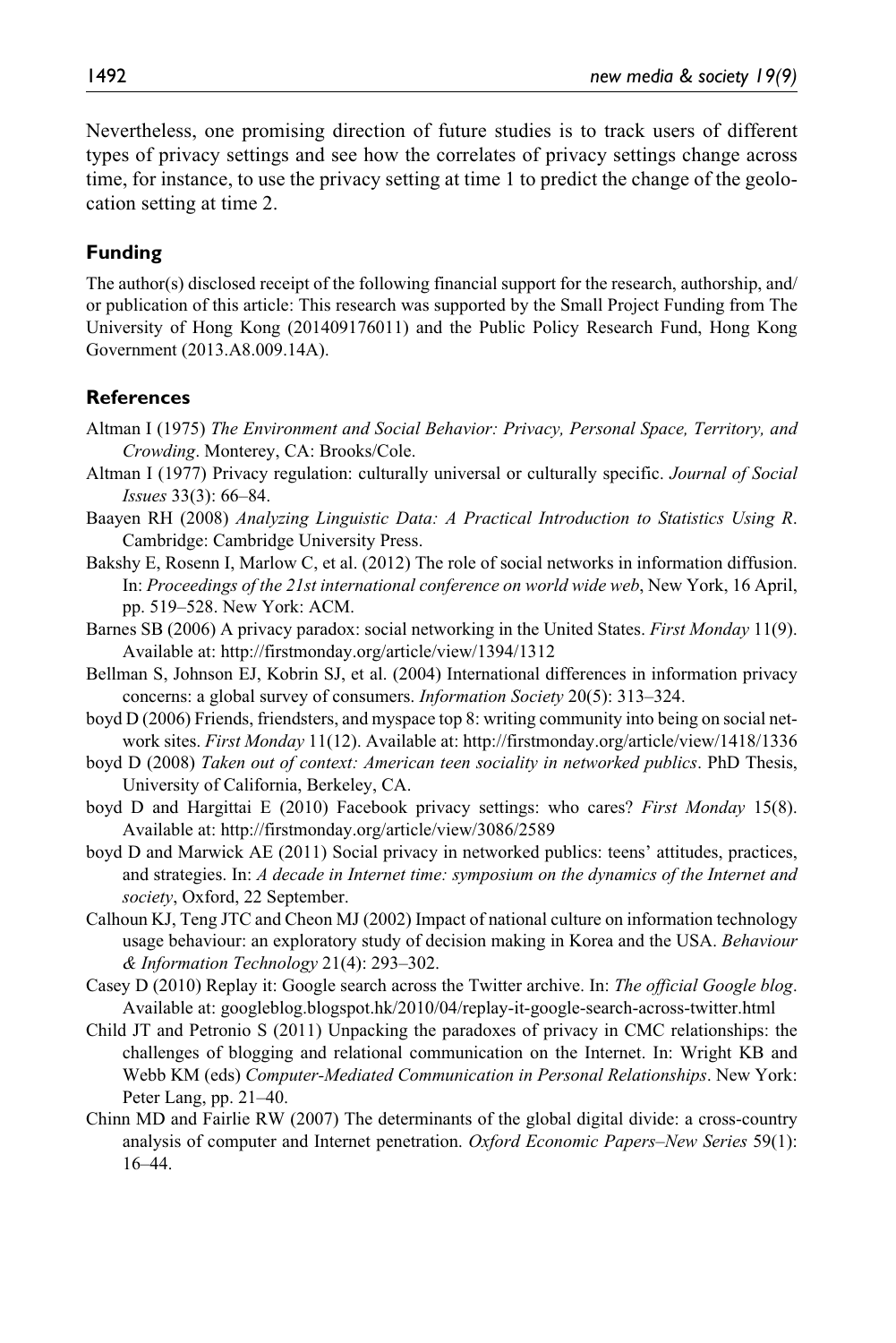- Cho H, Rivera-Sanchez M and Lim SS (2009) A multinational study on online privacy: global concerns and local responses. *New Media & Society* 11(3): 395–416.
- Choi YH and Bazarova NN (2015) Self-disclosure characteristics and motivations in social media: extending the functional model to multiple social network sites. *Human Communication Research* 41(4): 480–500.
- Ellison NB, Vitak J, Steinfield C, et al. (2011) Negotiating privacy concerns and social capital needs in a social media environment. In: Trepte S and Reinecke L (eds) *Privacy Online*. New York: Springer, pp. 19–32.
- Elwood S and Leszczynski A (2011) Privacy, reconsidered: new representations, data practices, and the geoweb. *Geoforum* 42(1): 6–15.
- Friedland G and Sommer R (2010) Cybercasing the joint: on the privacy implications of geo-tagging. Available at: www.usenix.org/legacy/events/hotsec10/tech/full\_papers/Friedland.pdf
- Gudykunst WB, Matsumoto Y, TingToomey S, et al. (1996) The influence of cultural individualism-collectivism, self construals, and individual values on communication styles across cultures. *Human Communication Research* 22(4): 510–543.
- Hofstede G (1980) *Culture's Consequences: International Differences in Work Related Values*. Beverly Hills, CA: SAGE.
- Hofstede G (1991) *Cultures and Organizations: Software of the Mind*. New York: McGraw Hill.
- Humphreys L, Gill P and Krishnamurthy B (2014) Twitter: a content analysis of personal information. *Information, Communication & Society* 17(7): 843–857.
- Krasnova H, Veltri NF and Gunther O (2012) Self-disclosure and privacy calculus on social networking sites: the role of culture intercultural dynamics of privacy calculus. *Business & Information Systems Engineering* 4(3): 127–135.
- Lewis K, Kaufman J and Christakis N (2008) The taste for privacy: an analysis of college student privacy settings in an online social network. *Journal of Computer-Mediated Communication* 14(1): 79–100.
- Liang H and Fu KW (2015) Testing propositions derived from Twitter studies: generalization and replication in computational social science. *PLoS ONE* 10(8): e0134270.
- Little RJA (1986) Survey nonresponse adjustments for estimates of means. *International Statistical Review* 54(2): 139–157.
- Liu C, Marchewka JT and Ku C (2004) American and Taiwanese perceptions concerning privacy, trust, and behavioral intentions in electronic commerce. *Journal of Global Information Management* 12(1): 18–40.
- Madden M, Lenhart A, Cortesi S, et al. (2013) Teens, social media, and privacy. Available at: www.pewinternet.org/2013/05/21/teens-social-media-and-privacy
- Milberg SJ, Smith HJ and Burke SJ (2000) Information privacy: corporate management and national regulation. *Organization Science* 11(1): 35–57.
- Miltgen CL and Peyrat-Guillard D (2014) Cultural and generational influences on privacy concerns: a qualitative study in seven European countries. *European Journal of Information Systems* 23(2): 103–125.
- Papacharissi Z and Gibson PL (2011) Fifteen minutes of privacy: privacy, sociality, and publicity on social network sites. In: Trepte S and Reinecke L (eds) *Privacy Online*. New York: Springer, pp. 75–89.
- Petronio S (1991) Communication boundary management: a theoretical model of managing disclosure of private information between marital couples. *Communication Theory* 1(4): 311–335.
- Petronio S (2002) *Boundaries of Privacy: Dialectics of Disclosure*. New York: State University of New York Press.
- Rainie L and Madden M (2015) Americans' privacy strategies post-Snowden. Available at: http:// www.pewinternet.org/2015/03/16/americans-privacy-strategies-post-snowden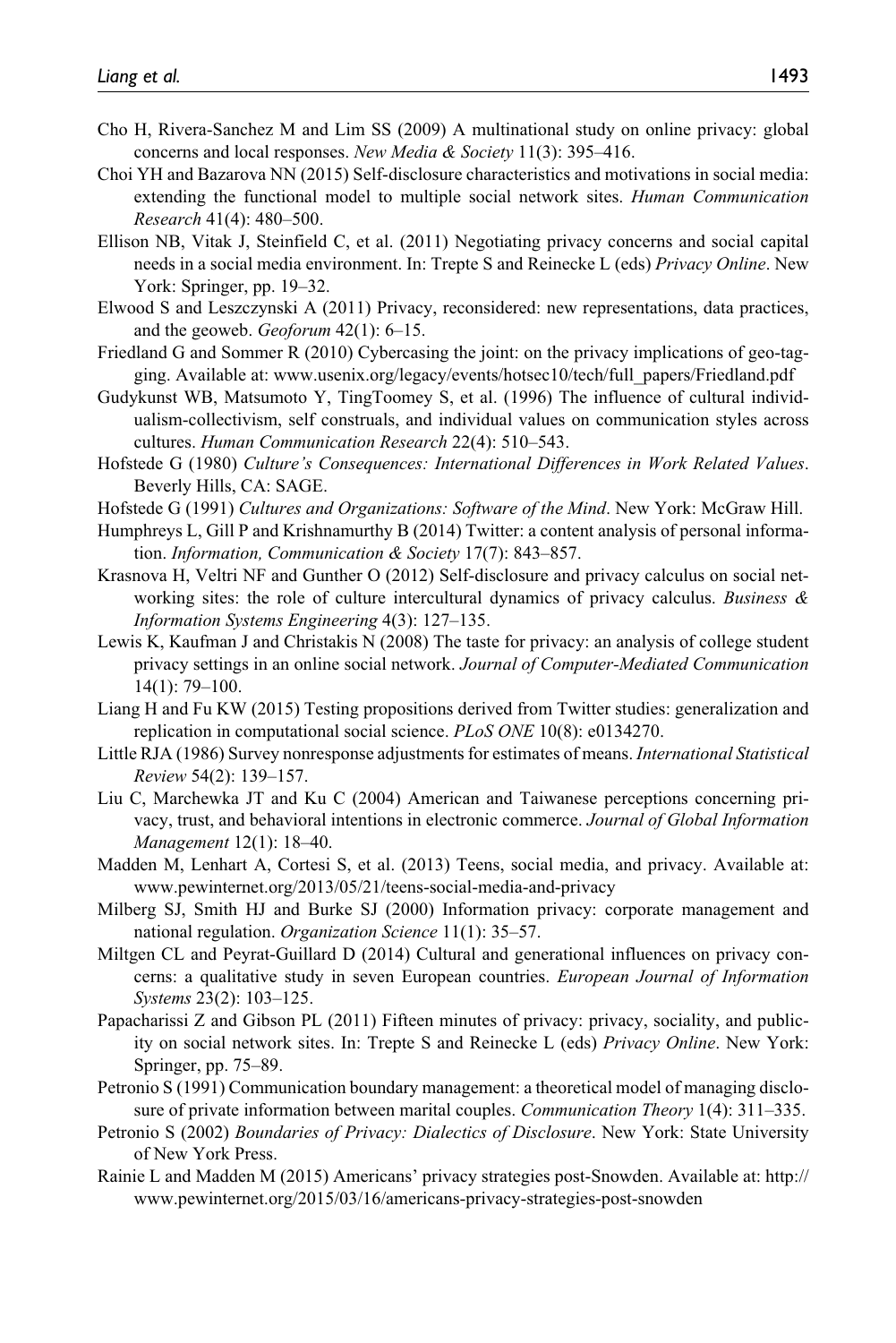- Rosen D, Stefanone MA and Lackaff D (2010) Online and offline social networks: investigating culturally-specific behavior and satisfaction. In: *The 43rd Hawaii international conference on the system sciences (HICSS)*, Honolulu, HI, 5–8 January, pp. 1–10. New York: IEEE.
- Rui J and Stefanone MA (2013) Strategic self-presentation online: a cross-cultural study. *Computers in Human Behavior* 29(1): 110–118.
- Singh T and Hill ME (2003) Consumer privacy and the Internet in Europe: a view from Germany. *Journal of Consumer Marketing* 20(7): 634–651.
- Slater MD (2007) Reinforcing spirals: the mutual influence of media selectivity and media effects and their impact on individual behavior and social identity. *Communication Theory* 17(3): 281–303.
- Snijders TAB and Bosker RJ (2012) *Multilevel Analysis: An Introduction to Basic and Advanced Multilevel Modeling*. 2nd ed. London: SAGE.
- Stutzman F and Hartzog W (2012) Boundary regulation in social media. In: *Proceedings of the ACM 2012 conference on computer supported cooperative work*, Seattle, WA, 11–15 February, pp. 769–778. New York: ACM.
- Stutzman F and Kramer-Duffield J (2010) Friends only: examining a privacy-enhancing behavior in Facebook. In: *Proceedings of the SIGCHI conference on human factors in computing systems*, Paris, 27 April–2 May 2013, pp. 1553–1562.
- Stutzman F, Capra R and Thompson J (2011) Factors mediating disclosure in social network sites. *Computers in Human Behavior* 27(1): 590–598.
- Suh B, Hong L, Pirolli P, et al. (2010) Want to be retweeted? Large scale analytics on factors impacting retweet in twitter network. In: *IEEE second international conference on social computing*, Minneapolis, MN, 20–22 August, pp. 177–184. New York: IEEE.
- Youn S (2009) Determinants of online privacy concern and its influence on privacy protection behaviors among young adolescents. *Journal of Consumer Affairs* 43(3): 389–418.
- Young AL and Quan-Haase A (2013) Privacy protection strategies on Facebook: the Internet privacy paradox revisited. *Information, Communication & Society* 16(4): 479–500.
- Zhu JJH, Mo Q, Wang F, et al. (2011) A random digit search (RDS) method for sampling of blogs and other user-generated content. *Social Science Computer Review* 29(3): 327–339.

#### **Author biographies**

Hai Liang is a post-doctoral fellow at the Journalism and Media Studies Centre, The University of Hong Kong. His research focuses on computational social science, social media, and political communication.

Fei Shen is an associate professor in the Department of Media and Communication, City University of Hong Kong. His research interests include public opinion, media effects, data mining, social movement, and consumer behavior.

King-wa Fu is an associate professor at the Journalism and Media Studies Centre, the University of Hong Kong. His research focuses on political participation and media use, computational media studies, mental health/suicide and the media, health communication, young people's Internet use, and statistics for journalism.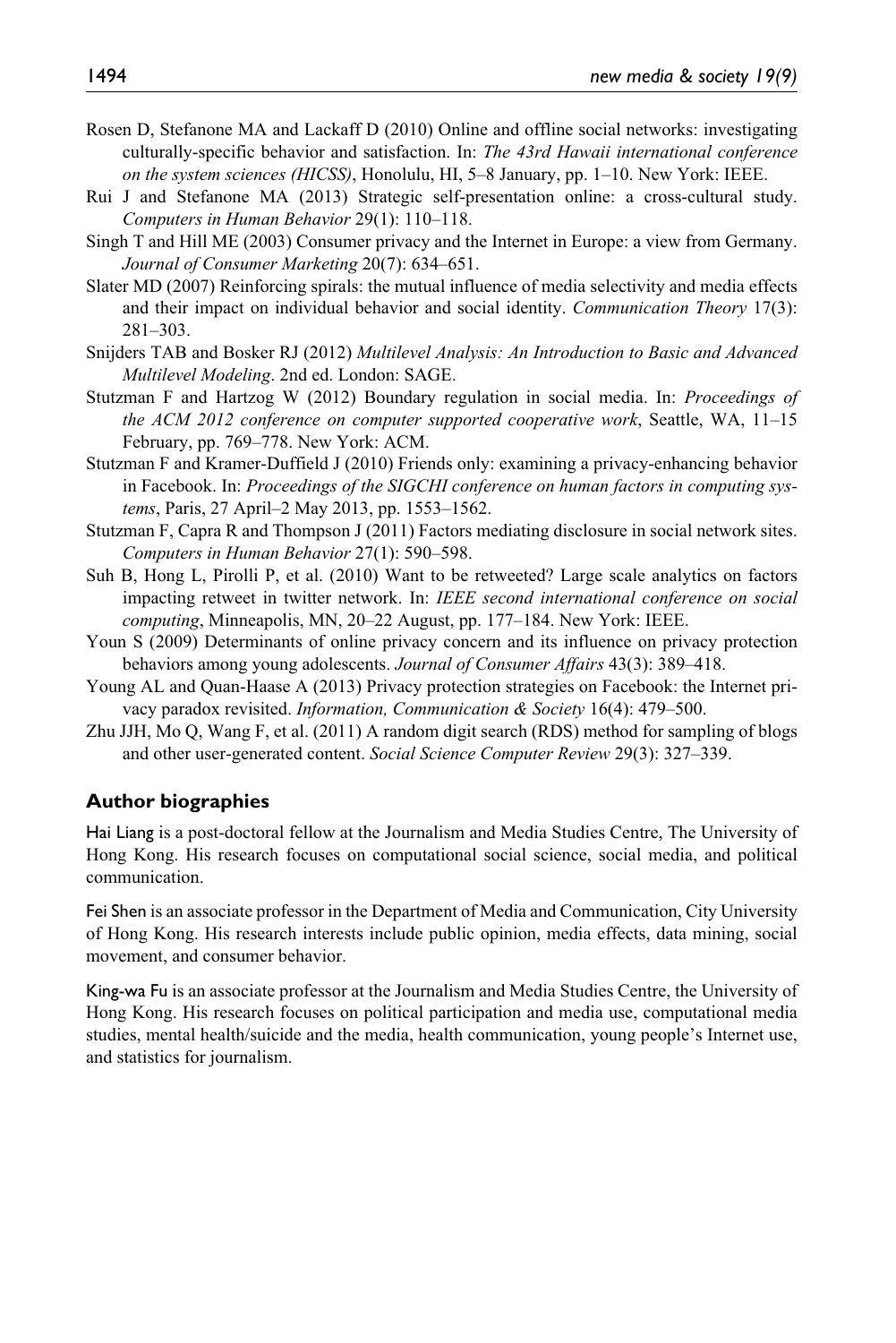| Society                               | No. of<br>users | No. of<br>weighted | Society               | users | No. of No. of<br>weighted | Society                                | No. of<br>users | No. of<br>weighted |
|---------------------------------------|-----------------|--------------------|-----------------------|-------|---------------------------|----------------------------------------|-----------------|--------------------|
| <b>United States</b>                  | 134,165         | 698,200            | China                 | 1402  | 12,273                    | Algeria                                | 221             | 3424               |
| Indonesia                             | 47,729          | 254,218            | Kenya                 | 1617  | 11,565                    | Bulgaria                               | 301             | 3410               |
| <b>Brazil</b>                         | 36,598          | 207, II3           | Ukraine               | 1608  | 11,196                    | <b>Belarus</b>                         | 490             | 3346               |
| Japan                                 | 10,076          | 156,345            | Peru                  | 1445  | 10, 114                   | Finland                                | 477             | 334 I              |
| India                                 | 18,351          | 154,313            | Bangladesh            | 1096  | 9537                      | Uruguay                                | 487             | 3272               |
| United<br>Kingdom                     | 20,524          | 104,821            | Singapore             | 1583  | 9384                      | Sri Lanka                              | 391             | 3257               |
| Turkey                                | 12,156          | 101,552            | Ecuador               | 1548  | 8892                      | Vietnam                                | 341             | 3112               |
| Russia                                | 11,901          | 98,988             | Kazakhstan            | 906   | 8821                      | Denmark                                | 475             | 3059               |
| Mexico                                | 16,413          | 94,340             | Taiwan                | 823   | 8434                      | Zambia                                 | 431             | 2969               |
| Philippines                           | 10,388          | 69,397             | Kuwait                | 938   | 8025                      | Tunisia                                | 328             | 2940               |
| South Africa                          | 8163            | 61,643             | New<br>Zealand        | 1200  | 7978                      | Switzerland                            | 393             | 2674               |
| Spain                                 | 10,041          | 56,442             | Czech<br>Republic     | 959   | 7894                      | <b>Honduras</b>                        | 365             | 2598               |
| Argentina                             | 10,211          | 56,325             | Guatemala             | 1176  | 7345                      | Nicaragua                              | 374             | 2570               |
| Colombia                              | 8615            | 54,050             | Sweden                | 1075  | 7231                      | Zimbabwe                               | 302             | 2491               |
| France                                | 6876            | 50,056             | Libya                 | 322   | 6823                      | Israel                                 | 211             | 2458               |
| Italy                                 | 6887            | 48,608             | Romania               | 842   | 6518                      | Lebanon                                | 238             | 2316               |
| Canada                                | 8821            | 45,989             | Dominican<br>Republic | 994   | 6316                      | Croatia                                | 280             | 2224               |
| Saudi Arabia                          | 2517            | 34,881             | Greece                | 925   | 6142                      | Angola                                 | 230             | 2207               |
| South Korea                           | 3365            | 34,401             | Serbia                | 701   | 6130                      | Uganda                                 | 279             | 2191               |
| Nigeria                               | 4334            | 33,000             | Portugal              | 910   | 6096                      | Afghanistan                            | 199             | 2180               |
| Australia                             | 6087            | 32,418             | Ireland               | 1181  | 6040                      | Bahrain                                | 250             | 2035               |
| Germany                               | 4203            | 27,157             | Austria               | 858   | 5950                      | Democratic<br>Republic of<br>the Congo | 194             | 1995               |
| Venezuela                             | 4937            | 26,500             | Paraguay              | 973   | 5732                      | Ethiopia                               | 243             | 1969               |
| Malaysia                              | 3818            | 26,028             | Poland                | 766   | 5639                      | Republic of<br>the Union<br>of Myanmar | 173             | 1925               |
| Pakistan                              | 2619            | 24,083             | Mozambique            | 521   | 5183                      | Costa Rica                             | 253             | 1901               |
| Cuba                                  | 4505            | 23,966             | Syria                 | 284   | 5157                      | <b>Bolivia</b>                         | 264             | 1782               |
| <b>Netherlands</b>                    | 3904            | 21,401             | Norway                | 819   | 4861                      | Panama                                 | 314             | 1693               |
| Chile                                 | 3522            | 18,332             | Jordan                | 323   | 4848                      | Iceland                                | 282             | 1672               |
| Egypt                                 | 1819            | 17,998             | Hong Kong             | 538   | 4378                      | Qatar                                  | 208             | 1671               |
| Thailand                              | 1710            | 17,976             | Tanzania              | 482   | 4176                      | Slovenia                               | 214             | 1399               |
| Belgium                               | 3100            | 17,456             | Ghana                 | 491   | 3934                      | Bosnia and<br>Herzegovina              | 156             | 1348               |
| Morocco                               | 1325            | 14,128             | Nepal                 | 405   | 3733                      | Macedonia<br>(FYROM)                   | 152             | 1299               |
| <b>United Arab</b><br><b>Emirates</b> | 1705            | 13,237             | Puerto Rico           | 532   | 3642                      | Cyprus                                 | 212             | 1283               |
| Yemen                                 | 584             | 13,065             | Oman                  | 299   | 3542                      | Jamaica                                | 173             | 1044               |
| Iraq                                  | 605             | 12,899             | Hungary               | 424   | 3493                      | Total                                  | 473,441         | 3,037,403          |

**Appendix 1.** Number of users in 104 societies.

Note: "Weighted" indicates the number of weighted users by the logistic propensity score.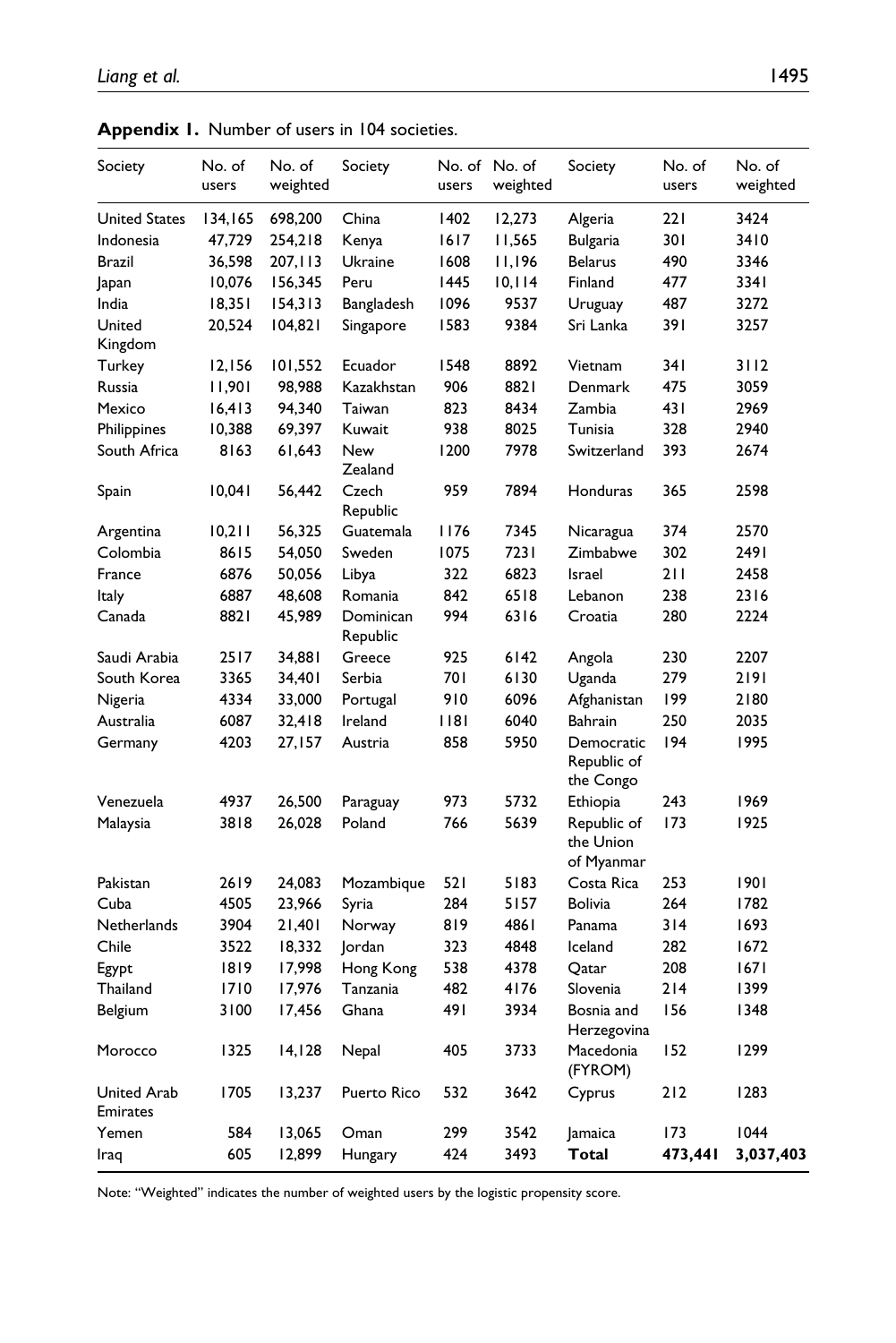| Model 2: Geo-enabled vs not |  |  |
|-----------------------------|--|--|
|                             |  |  |
|                             |  |  |
|                             |  |  |
|                             |  |  |
|                             |  |  |
|                             |  |  |
|                             |  |  |
|                             |  |  |
|                             |  |  |
|                             |  |  |
|                             |  |  |
|                             |  |  |
|                             |  |  |
|                             |  |  |
|                             |  |  |
|                             |  |  |
|                             |  |  |

**Appendix 2.** Multi-level logistic regression predicting protection and disclosure (likely robot accounts excluded).

Note: All results were weighted by the logistic propensity score. \*\* *p* < .01, \* *p* < .05.